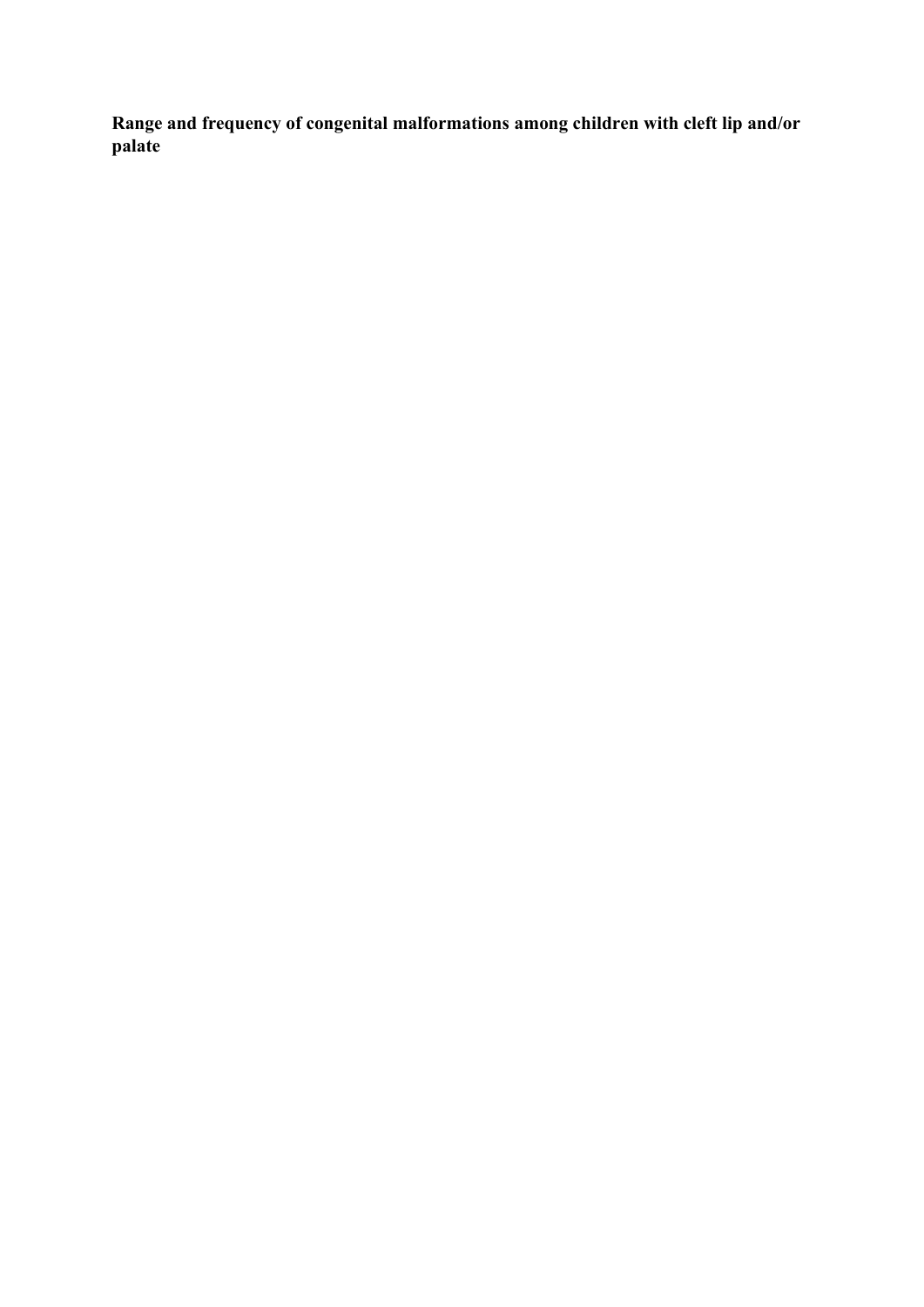# **Abstract**

*Objective*: To assess the range and frequency of additional congenital malformations identified among children born alive with CL/P.

*Design*: Analysis of patient-level data from a national registry of cleft births linked to national administrative data of hospital admissions.

*Setting*: National Health Service, England.

*Patients*: Children born between 2000 and 2012 receiving cleft care in English NHS hospitals.

*Outcome measures*: The proportion of children with ICD-10 codes for additional congenital malformations, according to cleft type.

*Results*: The study included 9,403 children. Of these 2,114 (22.5%) had CL+/- A, 4,509 (48.0%) had CP, 1,896 (20.2%) had UCLP and 884 (9.4%) had BCLP. A total of 3,653 (38.8%) children had additional congenital malformations documented in their hospital admission records. The prevalence of additional congenital malformations was greatest among children with CP (53.0%), followed by those with BCLP (33.5%), UCLP (26.3%), and then  $CL+/A$  (22.2%) ( $p<0.001$ ). Among those with UCLP, children with right-sided clefts were more likely to have additional malformations than those with left-sided clefts  $(31.6\% \text{ vs. } 23.0\% \text{, } p \le 0.001)$ . Malformations of the skeletal system and circulatory system were most common, affecting 10.5% and 10.2% of the included children, respectively.16.8% of children had additional congenital malformations affecting two or more structural systems. *Conclusions*: Congenital malformations are common among children born alive with a cleft, affecting over half of some cleft subgroups. Given the frequency of certain structural malformations, clinicians should consider standardized screening for these children. Establishing good links with pediatric and genetic services is recommended.

Key words: cleft, congenital, malformation, anomaly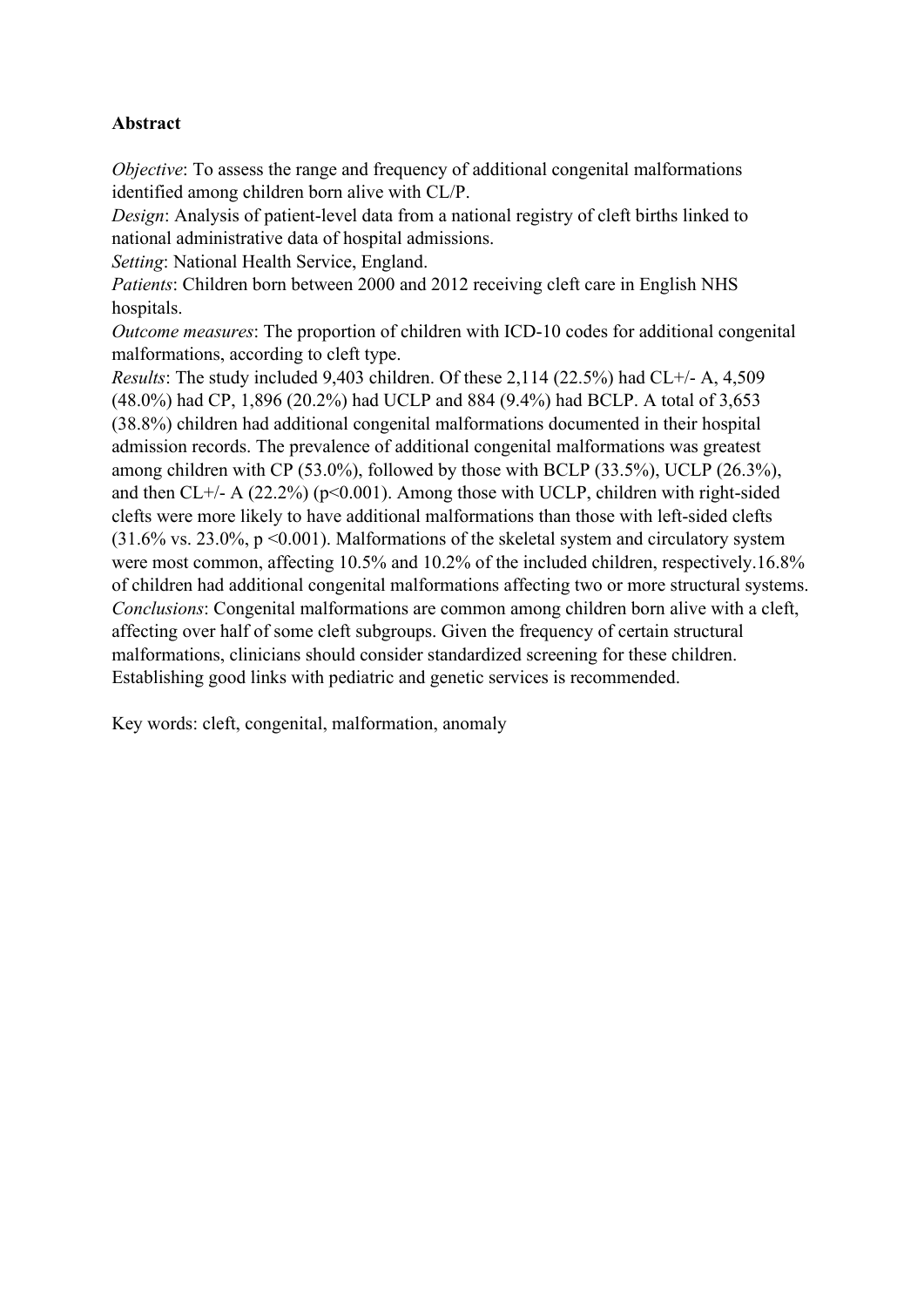#### INTRODUCTION

Orofacial clefts (OFCs) are among the most common major congenital malformations in humans, occurring in an estimated 1 in 700 live births worldwide (Mossey and Castilla, 2003). OFCs may affect only the lip  $+/-$  alveolus (CL $+/-$  A), only the palate (CP) or both (CLP). Clefts affecting the lip can be further categorised as unilateral (UCL and UCLP) or bilateral (BCL and BCLP). Broadly, OFCs result from errors during the normal processes of craniofacial development that occur between five and 12 weeks of embryonic life. The embryological and genetic basis of CL+/- A, CLP and CP are understood to be distinct, which will have implications for the distribution of the associated conditions (Sivertsen et al., 2008; Sharp et al., 2017).

Although an OFC can occur in isolation, they may also occur alongside other congenital malformations. The reported frequency of these additional malformations vary between studies, ranging from 2.9% to 36.7% (Milerad et al., 1997; Stoll et al., 2000; Sárközi et al., 2005; Vallino-Napoli et al., 2006; Zhou et al., 2006; Calzolari et al., 2007; Beriaghi et al., 2009; Venkatesh, 2009; Sekhon et al., 2011; Abdollahi Fakhim et al., 2016; Nagalo et al., 2017; Pereira et al., 2018; Impellizzeri et al., 2019; Venkat Ramanan et al., 2019). In some cases, the pattern of malformations present may constitute a recognisable association or 'syndrome', and so give insight into the underlying aetiology of the cleft. Recognising the risk of additional malformations among babies presenting with an OFC is important for optimal medical management of the child, supporting accurate reproductive counselling for parents, prognostic and therapeutic evaluations, and for informing etiologic research.

In England, the prevalence of additional congenital malformations occurring among children born alive with a cleft is currently unknown, and routine screening for additional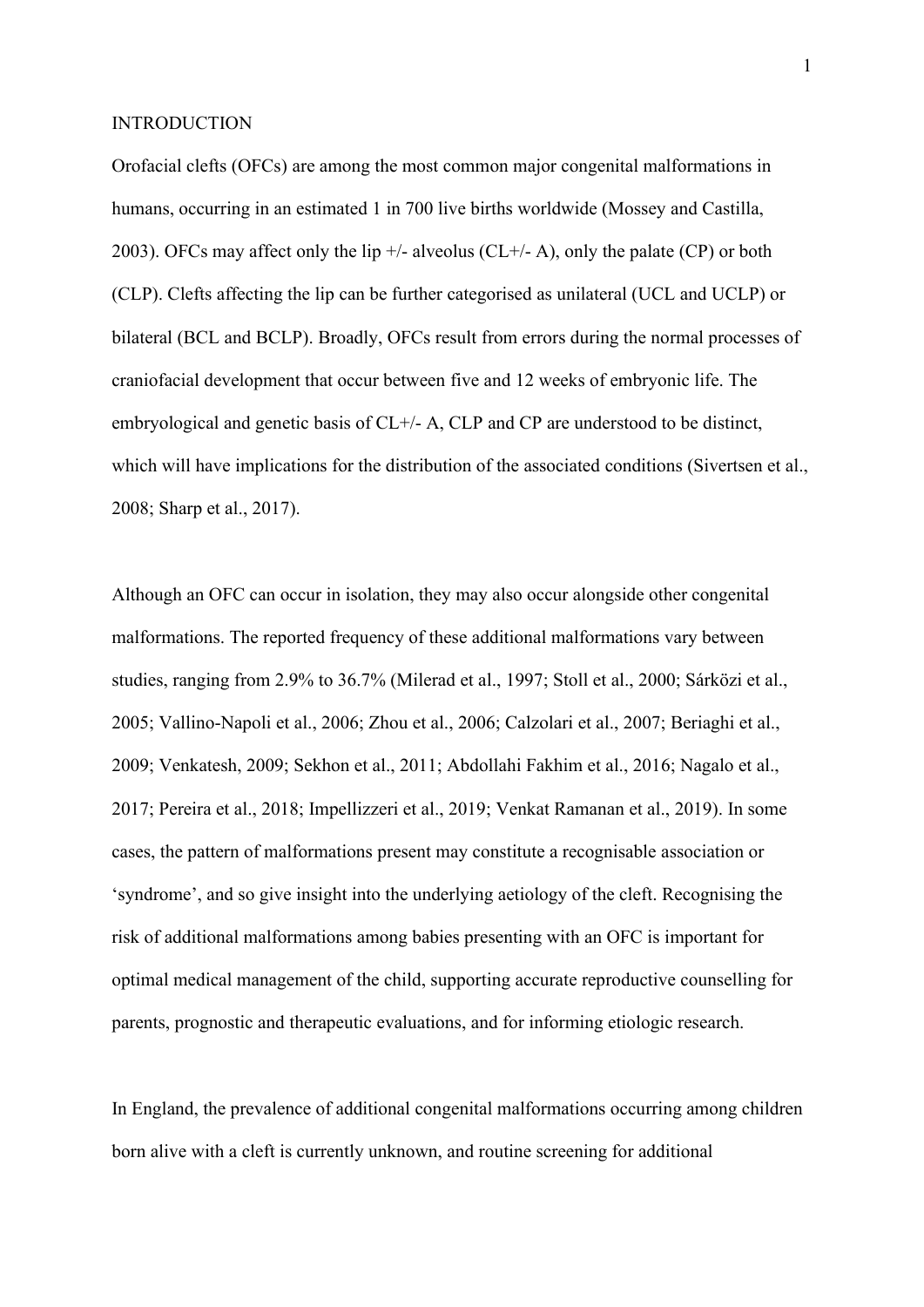malformations is not currently performed for children presenting with a cleft. Our group has previously reported cleft-related care and outcomes separately for those considered to have an isolated cleft and those with syndromes or associated anomalies (Fitzsimons et al., 2013; Fitzsimons et al., 2014; Fitzsimons et al., 2017). However, the list of diagnoses used to identify the latter group depends on the purpose of the study and outcomes of interest. The full range or frequency of structural malformations has not been explored in this population.

Using the national cleft registry linked to a national database of all National Health Service (NHS) hospital admissions in England, we sought to quantify the prevalence of additional congenital malformations occurring together with an OFC and to describe the range of these malformations, exploring whether differences exist between the main cleft type subgroups.

# **METHODS**

#### *Data source*

The study cohort was identified in the Cleft Registry and Audit NEtwork (CRANE) database (www.crane-database.org.uk). CRANE collects information on all live-born children with a CL/P in England, Wales and Northern Ireland. There is no time limit on when the cleft must be diagnosed in order to be included in the registry, though typically it occurs antenatally or at/soon after birth, which was the case for 84.2% of those with diagnosis time reported. Children whose parents had given consent for their child's records to be included in CRANE (verified consent rate ~98%) were eligible to be linked to the Hospital Episode Statistics (HES) database. The HES database (www.digital.nhs.uk) contains records on all diagnoses and treatments made and given during admissions to NHS hospitals in England. The linked dataset contained records on births up to 31 December 2012 and hospital admissions up to 31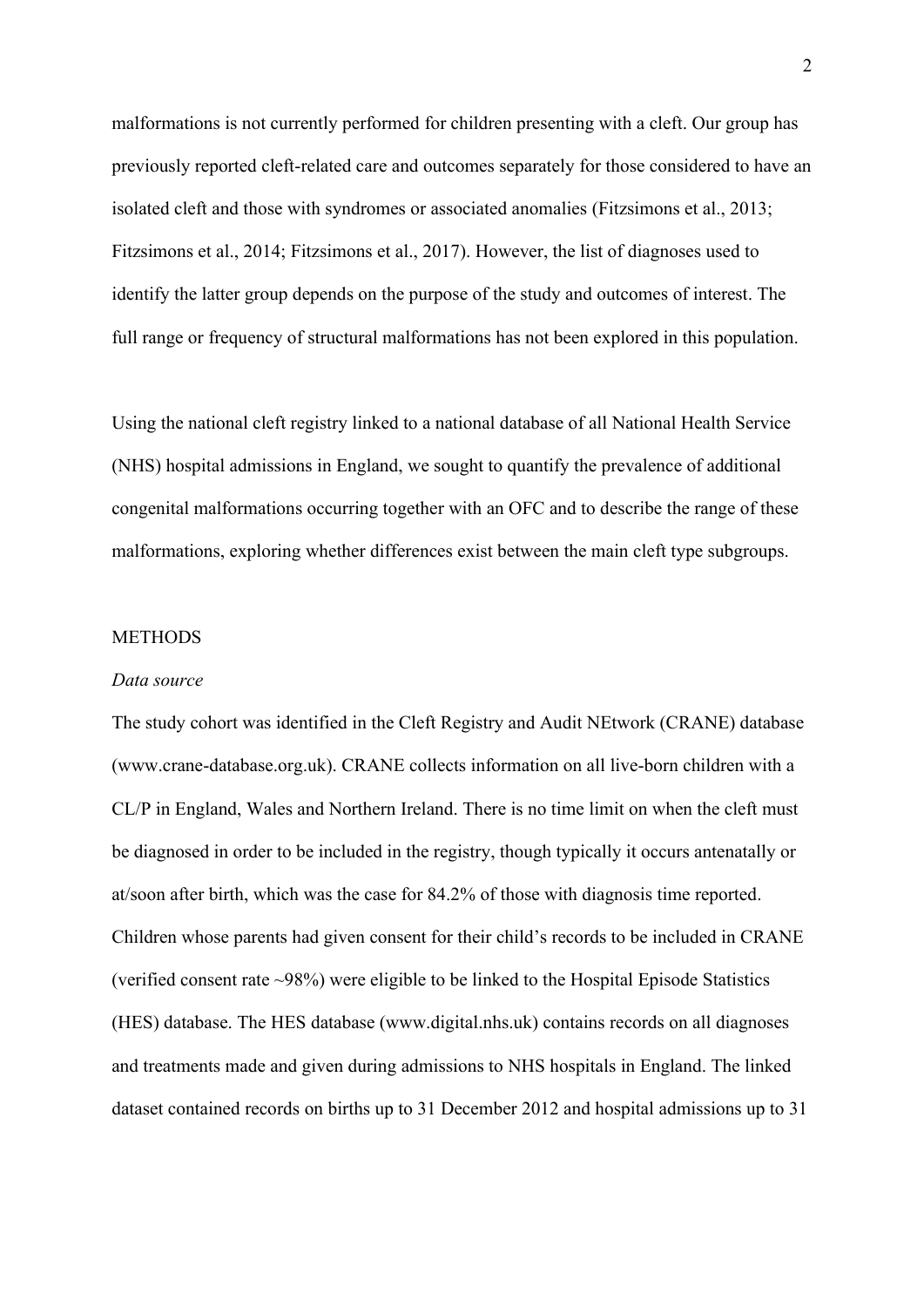March 2015 (Hospital Episode Statistics, 2010). The NHS is a state-funded healthcare system which provides organised multi-disciplinary care for all children born with a cleft in England.

HES data are collected by professional health coders based in each NHS provider in England primarily for the purpose of reimbursement. Records from each hospital episode are reviewed by coders and the International Classification of Diseases  $10<sup>th</sup>$  revision (ICD-10) is used to capture diagnoses. Full information on the HES data processing cycle and quality is publically available (NHS Digital, 2016).

### *Patients*

10,483 children who were born alive between 1 January 2000 and 31 December 2012 and registered in CRANE were successfully linked to HES records. Of these, 1,080 were excluded because either cleft type information was missing (n=239) or there was no agreement on cleft type between the two data sources (n=841). In total, 9,403 children were included in the analyses.

# *Cleft type*

Clefts were grouped as cleft lip  $\pm$ /- alveolus involvement (CL $\pm$ /- A), cleft palate only (CP), unilateral cleft lip and palate (UCLP) or bilateral cleft lip and palate (BCLP) according to data held on the CRANE database and the diagnosis codes using the ICD-10 system in any of the available HES records.

# *Diagnoses of additional congenital malformations*

ICD-10 codes were used to identify congenital malformations in the study cohort. HES records for any single admission contain at least 14 diagnosis code fields. The ICD-10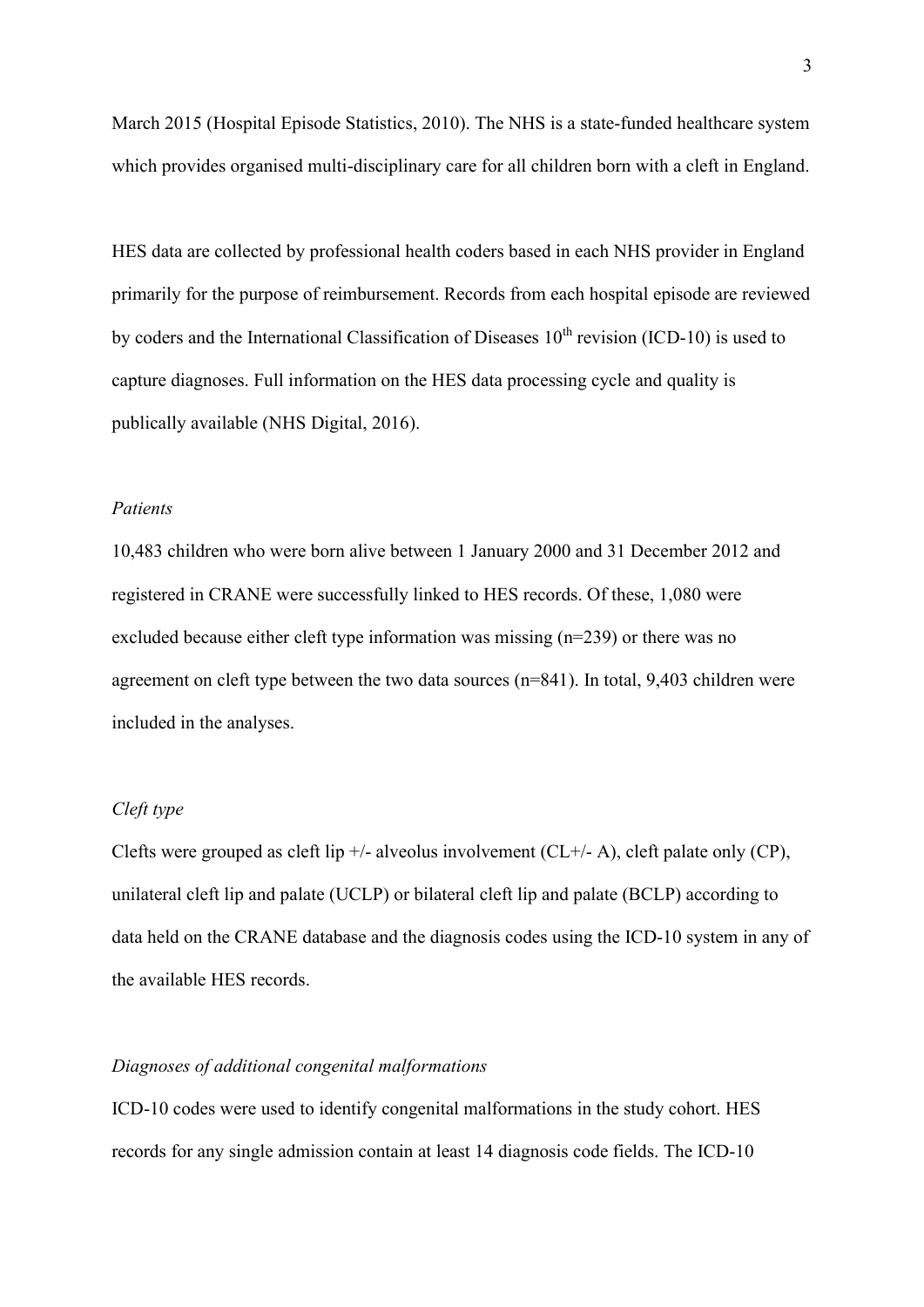diagnostic codes representing congenital malformations and chromosomal abnormalities (Q00-Q99; see Appendix 1), in any diagnosis field of a HES record, were used to identify a child as having a congenital malformation in addition to their cleft. These malformations were categorised according to the body or organ system they affected.

### *Analyses*

The proportion of children with ICD-10 codes for congenital malformations (listed in Appendix 1) was examined. These rates were determined for the four cleft-type subgroups and separately for right- and left-sided unilateral clefts. Since the cleft type distribution varies between males and females, the rates were also reported according to sex. The ethnic background of children included in the study was obtained from HES and the corresponding rates for additional congenital malformations were calculated.

The number of different body or organ systems with malformations was summed for each child and also reported by cleft type. 'Chromosomal abnormalities not elsewhere specified' (Q90-Q99) were not included in these particular analyses, as the aim was to sum the specific body systems affected by physical malformations, rather than the underlying cause. While certain chromosomal diagnoses may be associated with high likelihood of particular malformations, these were not assumed to be present unless otherwise recorded.

The Chi-squared test was used to assess variations in proportions across non-ordered groups, such as cleft type classification. A p value  $\leq 0.05$  was considered statistically significant. All statistical calculations were performed in Stata V.15 (Statacorp, College Station, TX, USA).

### *Ethical considerations*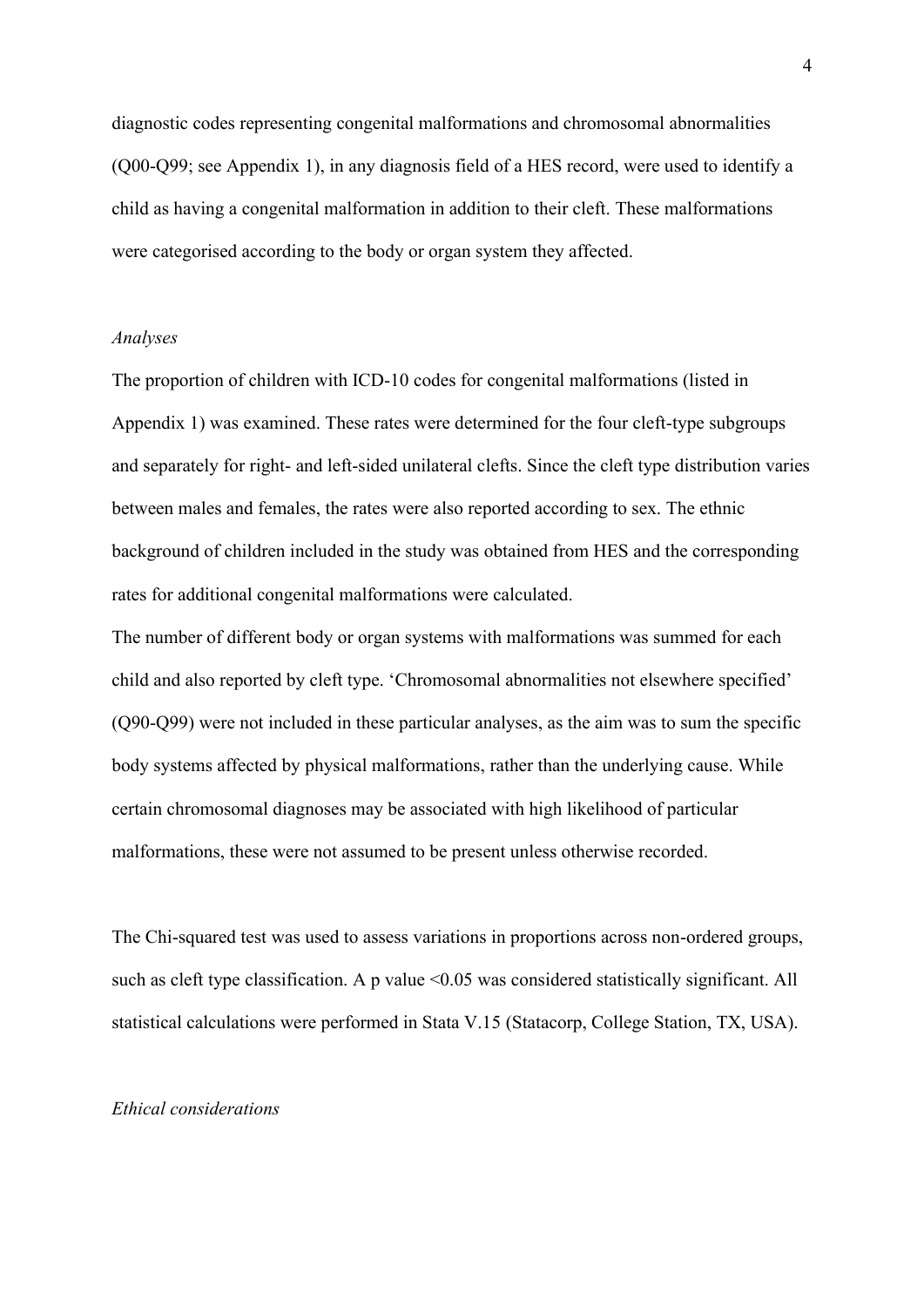The study is exempt from NHS Health Research Authority ethics approval as it involves the analysis of an existing anonymised dataset that is collected for the purpose of service evaluation (Health Research Authority, 2021).

### RESULTS

### *Patient characteristics*

Table 1 shows the characteristics of the 9,403 children included in the analyses. 2,114 (22.5%) had CL+/- A, 4,509 (48.0%) had CP, 1,896 (20.2%) had UCLP and 884 (9.4%) had BCLP. Among those with a unilateral cleft affecting the lip, left-sided clefts were more common, presenting in 1,227 (64.5%) out of 1,904 with CL+/- A, and in 1,179 (62.7%) out of 1,881 children with UCLP who had cleft laterality reported. There were more males than females, which is typical for a cleft population (CRANE Project team on behalf of the Cleft Development Group, 2020), and the majority of children were classified as being of White ethnicity, which is typical of the English general population.

#### *Prevalence of additional malformations*

Overall, 3,653 (38.8%) children had diagnoses of additional congenital malformations in their HES records. These rates varied significantly according to cleft type, and were highest among those with CP (53.0%), followed by those with BCLP (33.5%), UCLP (26.3%), and then CL+/- A  $(22.2\%)$  (p<0.001).

Rates of additional malformations were associated with laterality of the cleft among children with UCLP but not CL+/- A (Table 2). Compared to left-sided UCLPs, additional malformations were more prevalent among right-sided UCLPs  $(23.0\% \text{ vs. } 31.6\%, \text{ p} < 0.001)$ . Sex was also found to be associated with risk of additional malformations among those with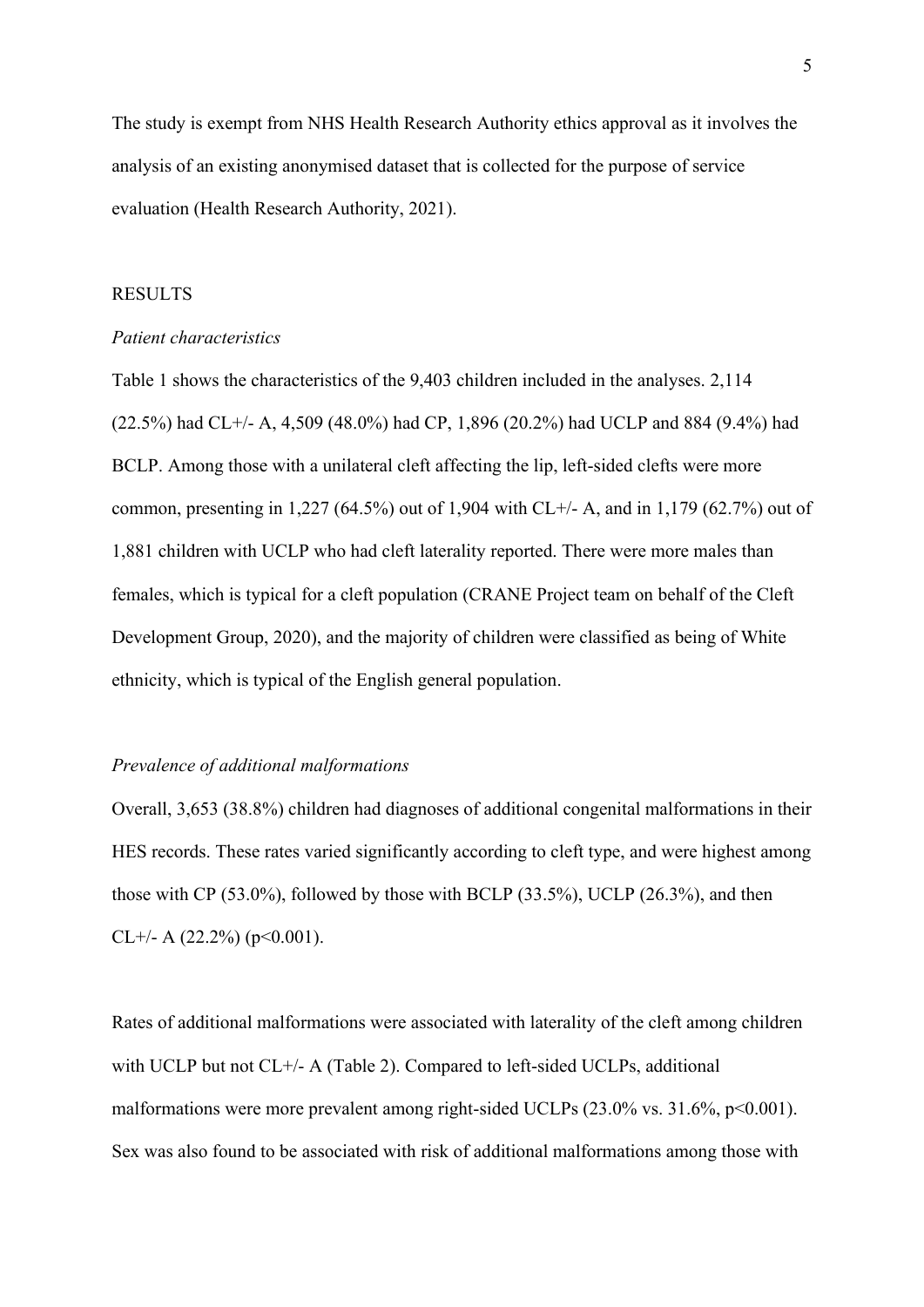CP (50.4% among girls and 56.0% among boys,  $p<0.001$ ) (Table 3), but not among those with other cleft types. The prevalence of additional malformations were found to vary according to ethnic group. Among those from a White background, 38.6% had additional malformations. Although the corresponding rates were higher among those from Mixed and Asian backgrounds (53.4% and 47.0%, respectively), these differences should be interpreted with caution due to low representation from minority ethnic groups and a relatively high proportion of missing data.

#### *Body systems affected by additional malformations*

Table 4 shows the prevalence of malformations affecting each body system, as identified by different ICD-10 codes. Over 10% of the study cohort had at least one malformation of the circulatory system. The predominant malformations were those affecting the cardiac septa and those of the great arteries (identified in 7.6% and 5.2% of the cohort, respectively – see Appendix 1 for a further breakdown of ICD-10 codes and the number of children with these diagnoses). Musculoskeletal malformations were also identified in over 10% of the cohort. Deformities of the feet were most prevalent, affecting 3.5% of children, followed by malformations of the skull and face bones, which were identified in 2.8% of children. Whilst 8.3% of the cohort were identified as having malformations of the digestive system, these were primarily attributed to malformations of the tongue, mouth and pharynx (6.1% of children).

The most common system affected by malformations varied according to cleft type. Among those with CL+/- A and BCLP, malformations and deformations of the musculoskeletal system were most common, affecting 6.0% and 11.2% of the subgroups, respectively. Among those with UCLP, malformations of the circulatory system were most common, affecting 7.3%. While malformations affecting these two systems were even more prevalent among children with CP  $(>14%)$ , 'other congenital malformations' were identified in 1,482 out of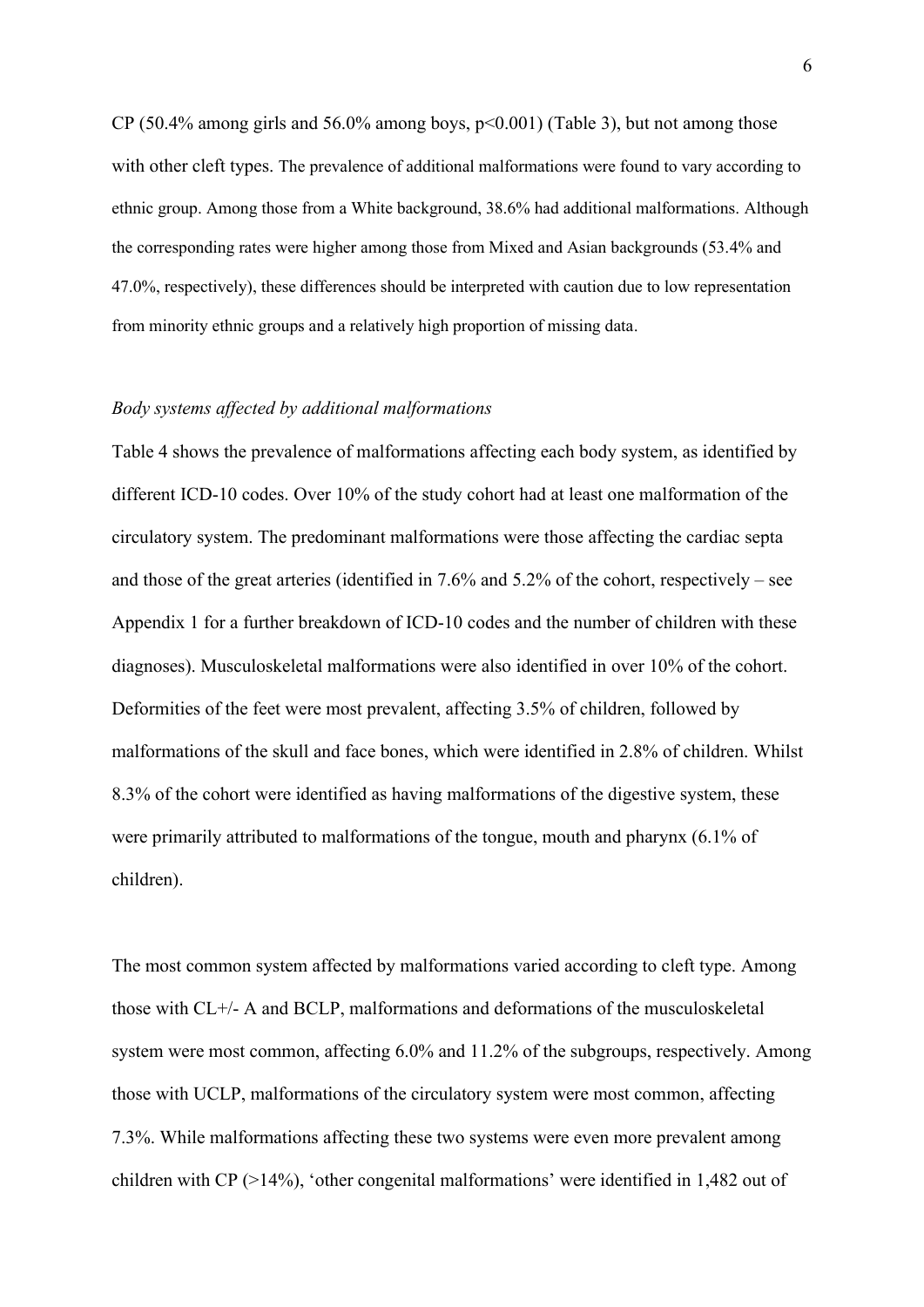4,509 children (32.9%) with CP. 1,338 (29.7% of those with CP) of these had ICD-10 code Q87 'Other specified congenital malformation syndromes affecting multiple systems'. A further breakdown of this code revealed that 1,230 (27.3%) had 'Congenital malformation syndromes predominantly affecting facial appearance' (ICD-10 Q87.0). This diagnosis was much less common among those with CL+/- A (0.7%), UCLP (0.9%) and BCLP (1.5%). The only body system whereby the rate of additional malformations did not vary according to cleft type was the respiratory system. These malformations were present in approximately 5% of each cleft type subgroup.

### *Number of systems affected by additional malformations*

Table 5 shows the number and percentage of children who had multiple  $(\geq 2)$  body systems (e.g. nervous, eye/ear/face/neck, circulatory, respiratory, digestive, genital/reproductive, urinary and musculoskeletal systems) affected by additional malformations. Overall, 16.7% of the study cohort had malformations across multiple body systems, in addition to the cleft lip and/or palate. This rate varied considerably between cleft types, and was highest among those with CP (38.5%) and lowest among those with CL+/- A (5.1%) ( $p$ <0.001).

#### DISCUSSION

# *Key findings*

The current study describes the frequency and range of additional congenital malformations in a cohort of children born alive with a cleft in England, based on routinely collected administrative hospital data. It found that congenital malformations occurring in addition to an OFC are common and vary by cleft type, affecting approximately 1 in every 2 children with CP, 1 in every 3 with BCLP, 1 in every 4 with UCLP and 1 in every 4.5 with CL+/- A.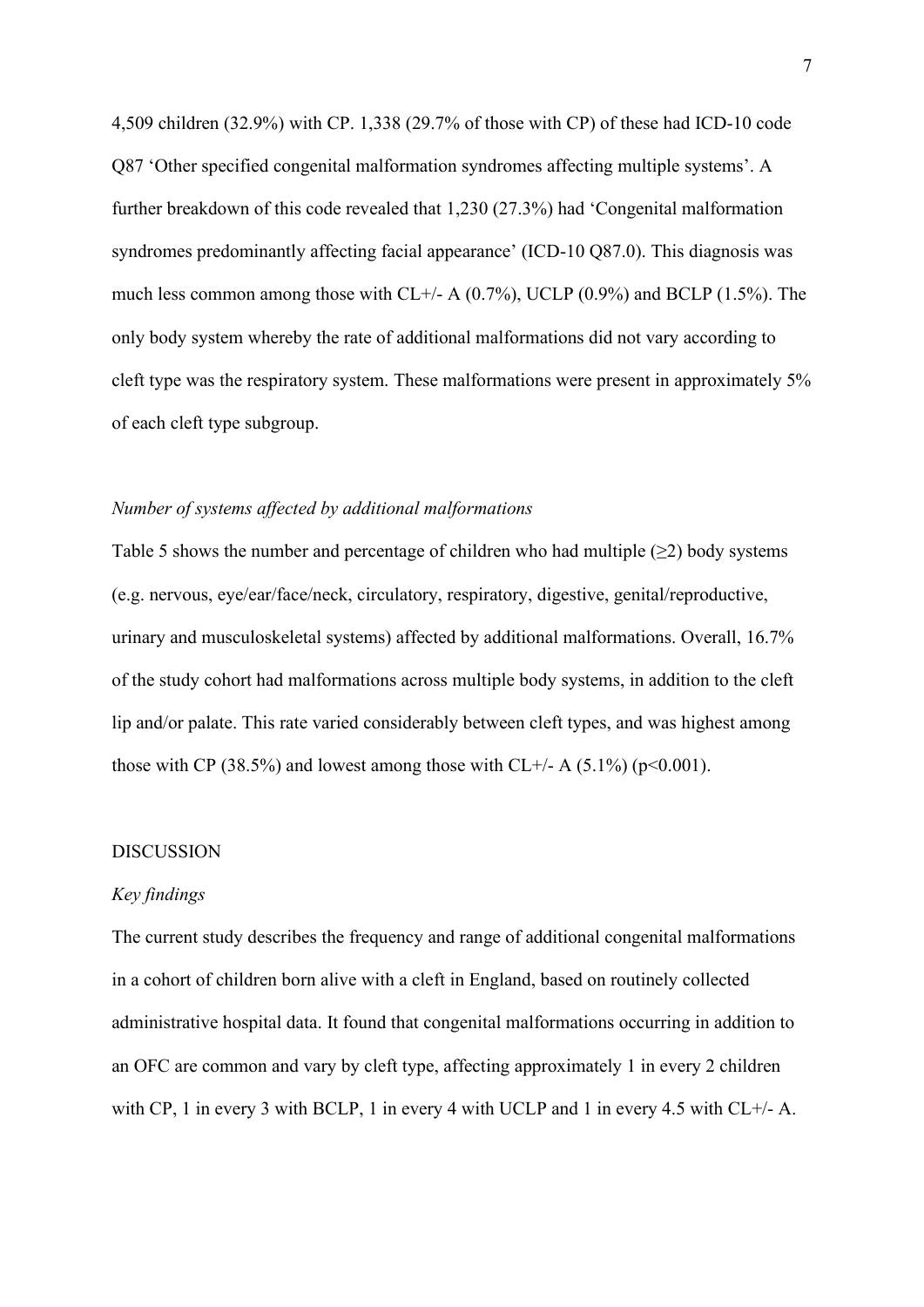Malformations affecting two or more body systems, in addition to the cleft, were also common among those with CP, affecting 38.5% of the entire subgroup. Congenital malformations affecting multiple systems were less common among the other cleft subgroups but they were not rare. Malformations of the musculoskeletal system and circulatory system were frequently occurring. Among children with CP, over one quarter had diagnosis codes representing malformation syndromes predominantly affecting facial appearance. This category would include, for example, diagnoses such as acrocephalosyndactyly syndromes, Goldenhar syndrome, oro-facial-digital syndromes, and Pierre Robin sequence.

#### *Comparisons with other studies*

The present study found 38.8% of all children born alive with a cleft had at least one additional malformation. To our knowledge, this is the highest rate reported in the last 30 years, even when compared to studies based on data from congenital anomaly registers that include pregnancies that were terminated and stillbirths (Stoll et al., 2000; Sárközi et al., 2005; Vallino-Napoli et al., 2006; Calzolari et al., 2007; Impellizzeri et al., 2019). These studies have reported overall rates of additional malformations affecting between 21.0% and 36.7% of babies with an OFC. Of the previous studies including only live births, only two reported that additional malformations occurred in more than 30% of children with a cleft. Beriaghi et al. (2009) found that out of 1,127 children born between 1980 and 2000 with a cleft in the USA, 32.2% had additional malformations. Similarly, Pereira et al. (2018) reported that out of 701 children born with a cleft and treated in a tertiary cleft centre in Southern Portugal between 1981 and 2012, 31.2% had additional malformations.

Previous studies using CRANE-HES linked English data that report cleft-related care or outcomes have, on average, identified approximately 22% of all children with a cleft as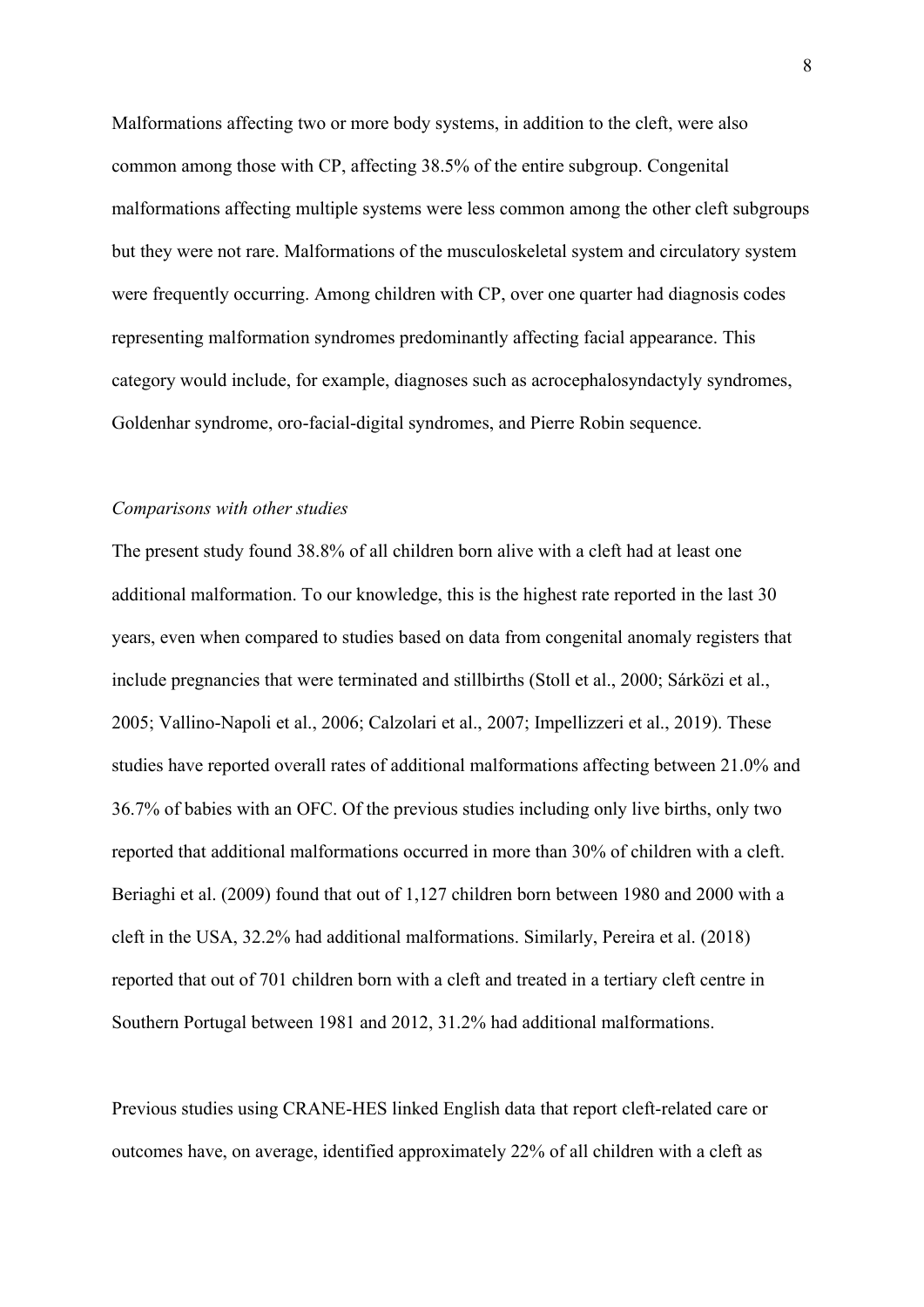having additional anomalies or syndromes (Fitzsimons et al., 2013; Fitzsimons et al., 2014; Fitzsimons et al., 2017). In those previous studies, the list of congenital malformations and chromosomal abnormalities used to identify these children was primarily restricted to those of the nervous system, circulatory system, and some syndromes frequently occurring among children with a cleft that were thought to influence the care or outcomes being reported. The current study has expanded this definition to determine the range and frequency of all congenital malformations occurring among the cleft population, which accounts for the difference in reported rates. This highlights that reported rates of additional malformations or syndromes will depend on the definition used and the purpose for which the malformations were detected.

In the present study, the prevalence of additional malformations was not evenly distributed across the cleft type subgroups. Children with CP had the highest rate of additional malformations, whilst those with CL+/- A had the lowest rate. These relative differences are consistent with other European studies comparing prevalence of congenital malformations between cleft types (Stoll et al., 2000; Pereira et al., 2018; Impellizzeri et al., 2019). Our finding that 53.0% of children with CP had an additional malformation is higher than the previously reported highest rate of 46.7% by Stoll et al. (2000), which, contrary to this study, included pregnancies that were terminated and stillbirths. Our finding that 22.2% of children with CL+/- A had additional malformations is similar to rates reported by others, including those using congenital anomaly registers and others reporting rates for live births only (Pereira et al., 2018; Venkat Ramanan et al., 2019).

A valuable aspect of our study is reporting additional congenital anomaly rates separately for those with UCLP and BCLP. The majority of previous studies have reported rates for these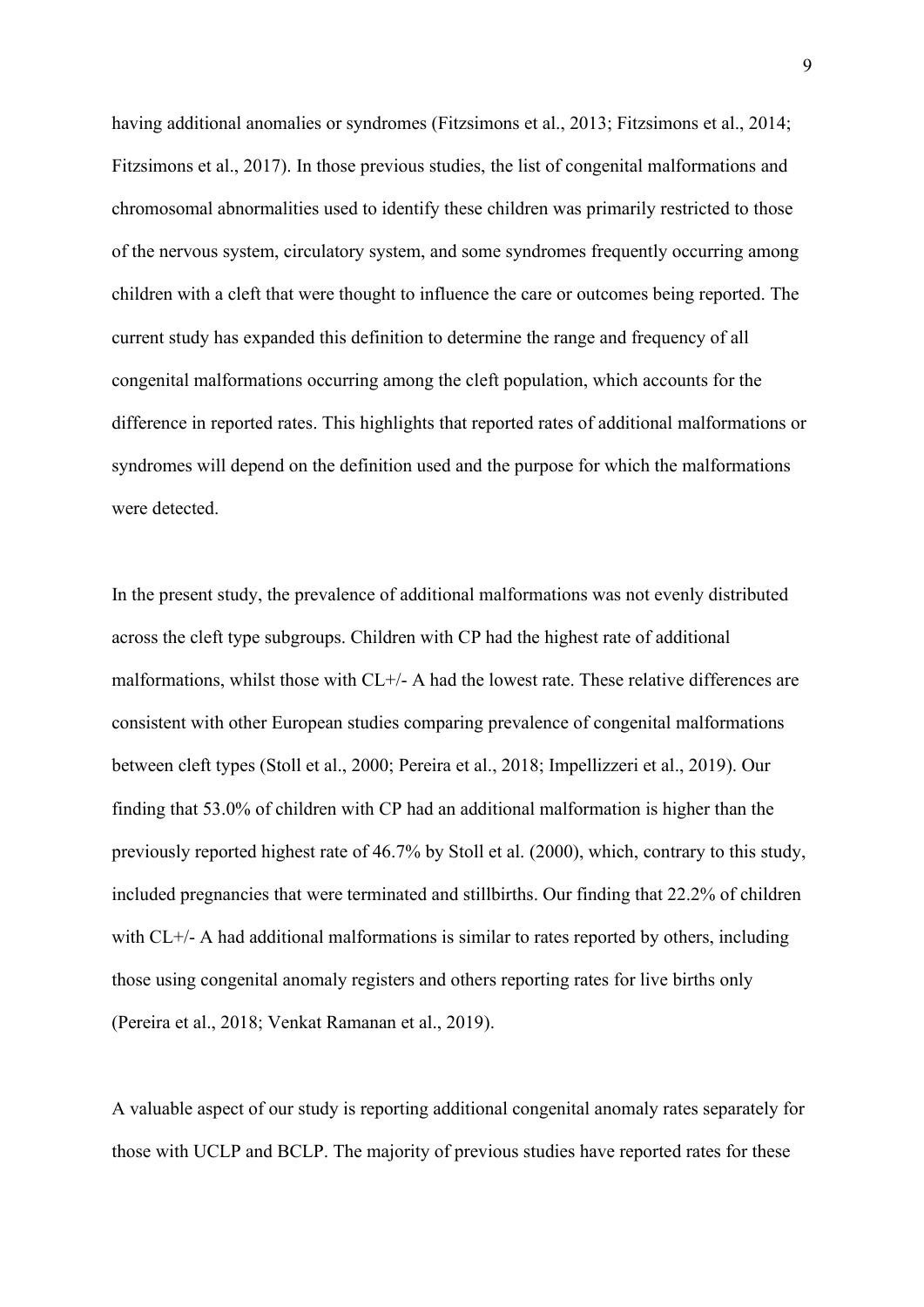children combined. This study provides evidence that children with BCLP are more likely to have additional malformations than those with UCLP, which is consistent with the findings of the few small studies that have reported rates separately in the past (Milerad et al., 1997; Hagberg et al., 1998; Sekhon et al., 2011).

A novel finding from the present study is that right-sided UCLPs carry a significantly higher chance of additional malformations compared with left-sided UCLPs. The laterality of cleft phenotypes should therefore be taken into account when counselling parents and when considering additional screening.

In agreement with our study, malformations of the musculoskeletal and circulatory systems are often the most frequently cited in the literature, particularly for children with a cleft affecting the palate (Milerad et al., 1997; Beriaghi et al., 2009; Pereira et al., 2018). However, there are varying reports regarding the exact prevalence of these additional malformations and their specific nature, which are likely influenced by methodological factors. As the present study included over 9,000 children identified in a national cleft registry linked to national hospital admission records, it is felt that the rates of additional malformations affecting each body system reported here are reliable for children born alive with a cleft in England.

Comparison with studies reporting the prevalence and range of additional malformations among children with a cleft is challenging due to the different methods employed to identify malformations and the different inclusion criteria used. For example, differences between studies may relate to what constitutes a congenital malformation and to the source of information. Also, the length of time that children are followed up for is another factor to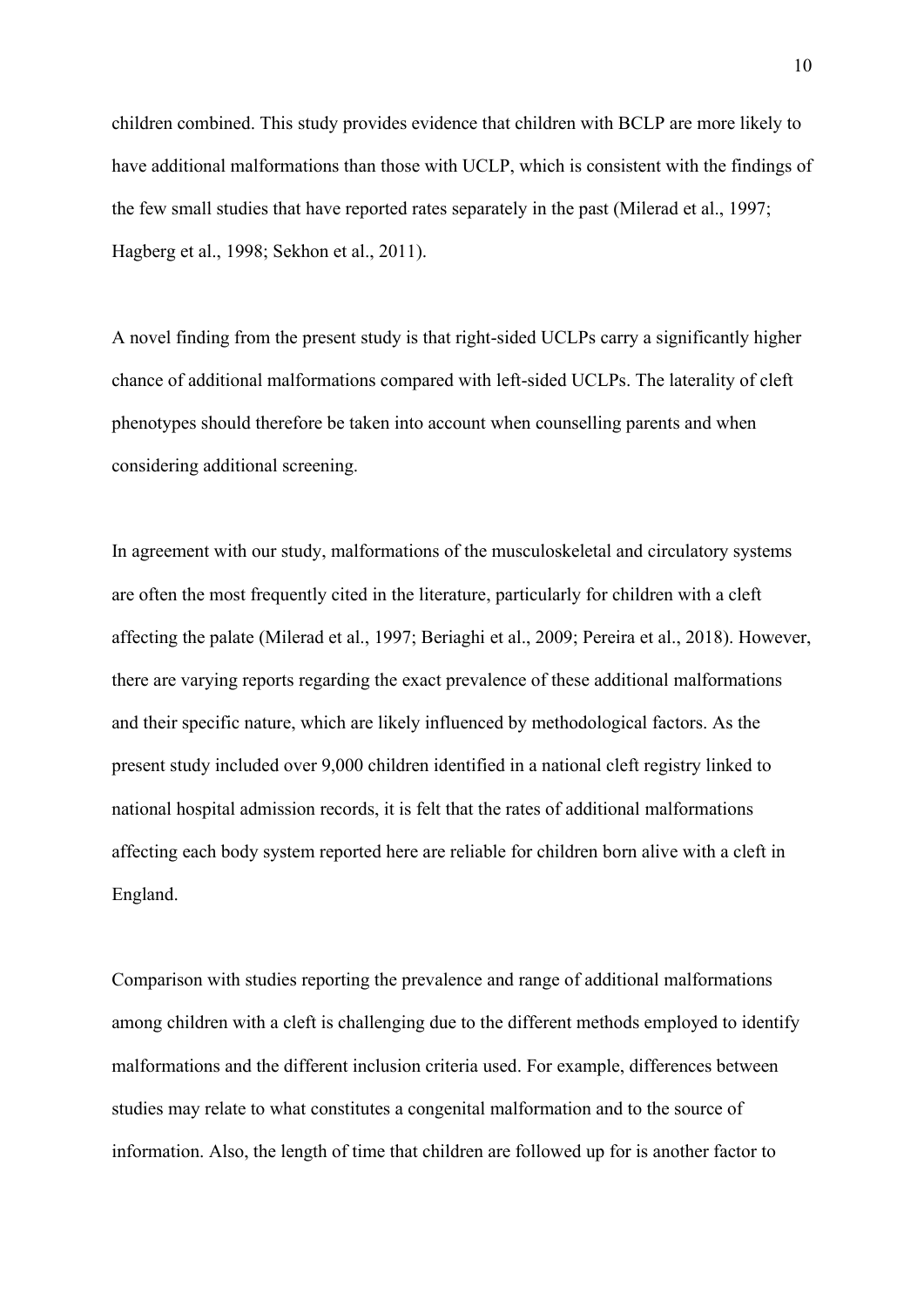consider and whether the study also includes termination of pregnancies and stillbirths or only children born alive. Several studies are based on patients attending just one cleft clinic, which may not be representative of the wider cleft population, and the location of the study may be important, given the possibility of varying rates of additional malformations across different ethnic groups, as indicated in the current study.

### *Implications*

The distinction between true isolated OFC, and OFC with additional malformations has important implications for reproductive counselling of affected families. Most cases of isolated OFC are understood to have a multifactorial cause, likely arising from a complex interaction between inherited susceptibility and environmental risk factors (Leslie and Marazita, 2013). In such cases, the likelihood of identifying a single, causative genetic variation even by exhaustive genetic investigation is relatively low (Basha et al., 2018), and so counselling of families is typically based on empirical recurrence risk figures from large population studies. In the absence of a strong family history, these figures generally quote a risk that is elevated compared to the general population, but still relatively low in absolute terms (Grosen et al., 2010).

By contrast, the yield from genetic investigations in cases where OFC is accompanied by additional structural malformations is incrementally increased (Cao et al., 2016). A specific genetic diagnosis can enable tailoring of medical care, since many examples have specific additional implications for health and/or development. This can also allow more specific prognostic information to be offered to families. Furthermore, some genetic diagnoses may be associated with a substantially elevated risk of recurrence in a future pregnancy, and so their recognition can enable the provision of reproductive options such as preimplantation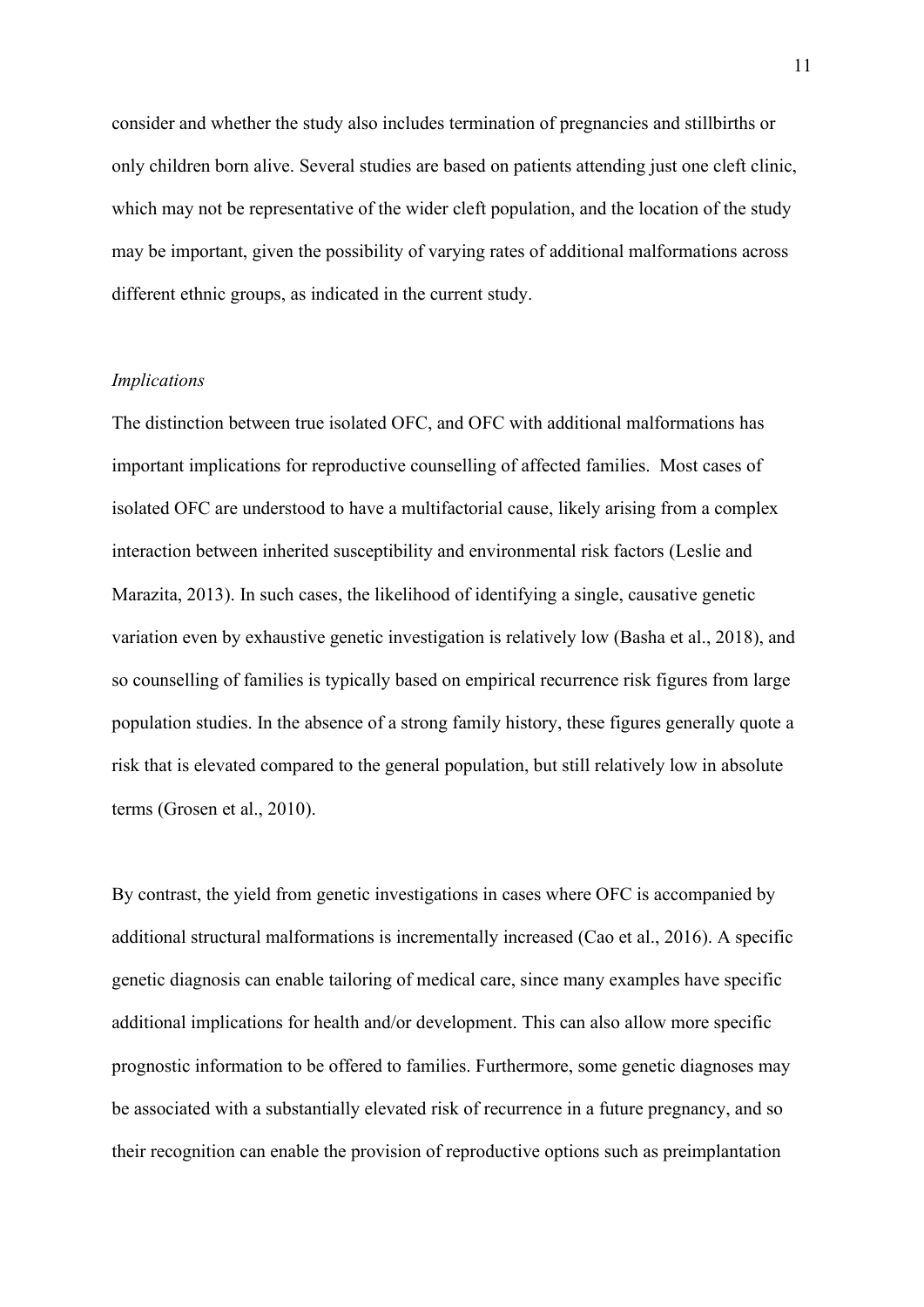genetic diagnosis to couples at risk. With the increasing availability of powerful genomic technologies for the investigation of pediatric developmental disorders in the UK (Wright et al., 2015), early recognition of OFC with associated malformations is crucial to identify those patients within cleft cohorts who are most likely to benefit from a genetic assessment and investigation.

The relatively high frequency of particular additional congenital malformations identified in this study, including those affecting the circulatory system, raises the question as to whether systematic screening for malformations should be integrated into standard care for children with OFC. Where pre-natal malformation screening with ultrasonography is available, we believe that sonographers need to have detailed understanding of the nature and frequency of associated malformations to allow directed systematic scanning where an OFC is identified. Furthermore, we believe that recognising and understanding the implications of the associated malformations most frequently occurring among children with a cleft and the different cleft phenotypes is essential when counselling parents after diagnosis. This information is important for the delivery of support and care to the family and also useful in the design of cleft care resources.

### *Strengths and limitations*

This is a national population-based study reporting additional congenital malformations in over 9,000 children born alive with OFCs during a relatively recent 13-year birth period. The study has an important strength: it is based on a national cleft registry database that aims to include all children born alive with a cleft in England from 2000 onwards. Records from the registry were linked to national administrative hospital data, which includes records of all children treated for a cleft in English National Health Service hospitals. HES captures a vast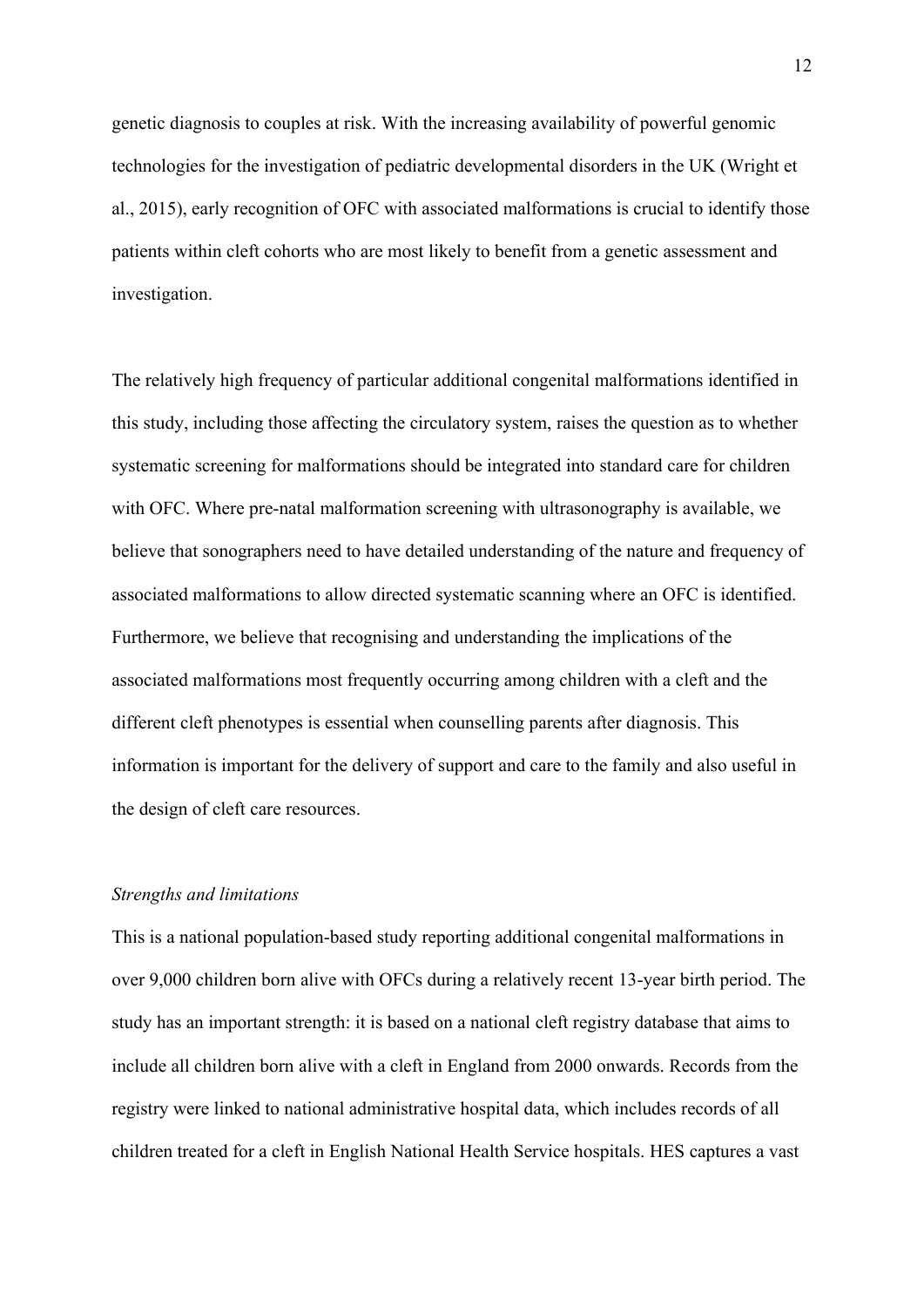range of information on each patient, including ICD-10 diagnosis codes. As the NHS is a publicly funded national healthcare system, providing care to at least 95% of the population, our sample is unlikely to be confounded by ascertainment bias based on socio-economic status, and hence can be assumed to be representative of the population studied.

Another strength is our ability to report malformation rates according to four main cleft subgroups and to further examine laterality of cleft lip involvement, as well as sex. The findings are not only important when counselling parents or when considering referral for screening, but they also have potential implications for future research investigating causality of clefting affecting the lip and palate, be it genetic or environmental.

This study was restricted to children born alive. Spontaneous abortions, elective terminations, and stillborn foetuses were not possible to include. Furthermore, as there is no standard protocol for evaluating other body systems for anomalies in children presenting with a cleft in England, there may well be subclinical and untreated anomalies that have been missed in the study population. The true prevalence of additional malformations is, therefore, likely to be underrepresented. From a clinical perspective, true prevalence would be ideal for antenatal counselling purposes. However, for future planning of health care services, the rates of additional malformations in live-born children is most relevant.

Whilst the use of ICD-10 codes allowed us to report many congenital malformations, HES restricts the entry of these codes to 4 characters (e.g. Q87.0). This meant that some codes were not sensitive enough to distinguish between certain diagnoses (for example, Pierre Robin Sequence and Goldenhar syndrome share the same 4 character ICD-10 code). Furthermore, ICD-10 codes utilised in HES tend to focus on a physical diagnosis or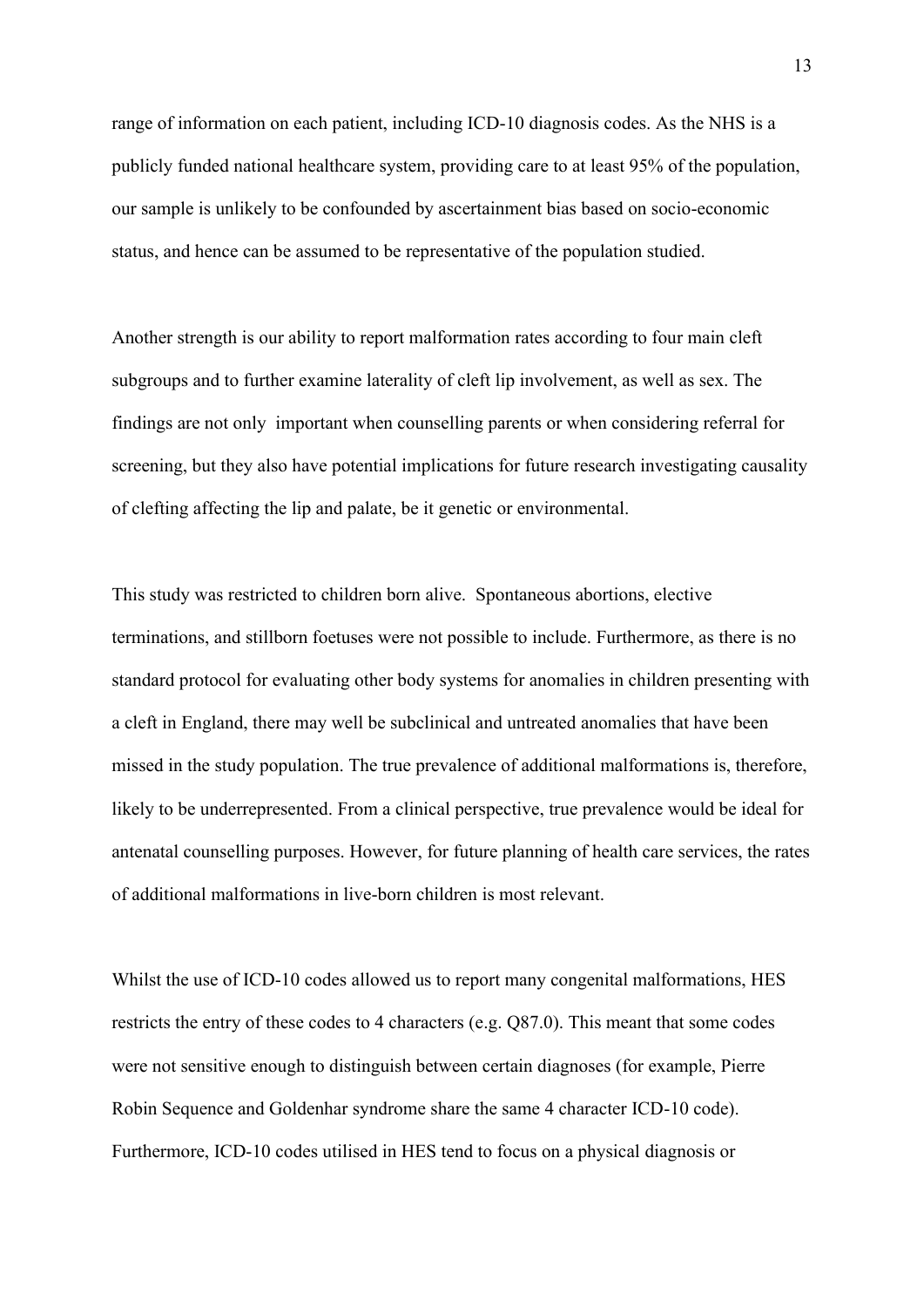phenotype, rather than the underlying genetic cause. This means the prevalence of specific genetic and/or syndromic diagnoses associated with orofacial clefts and other congenital malformations could not be reported.

Finally, subgroup analyses showing the proportion of children with additional malformations according to ethnic background was limited by missing data and relatively low representation by minority ethnic groups. Differences in the prevalence of additional malformations among those with OFCs from different ethnic backgrounds would benefit from further research.

#### *Summary*

Identifying the frequency and range of additional structural malformations occurring among children born with a cleft is important for counselling parents and for planning and commissioning cleft services. Implementing routine screening for certain cleft phenotypes is recommended based on the high prevalence of additional malformations identified in this study. Good links with local genetic and pediatric services (particularly cardiovascular, musculoskeletal, uro-genital, gastro-intestinal and respiratory) are also recommended as associated malformations of these nature occur individually in over 5% of live cleft presentations in England. Priorities for future work include investigating the etiological links between OFCs and additional malformations, exploring additional malformations according to the laterality of the cleft, establishing the prevalence of other diagnoses, such as neurodevelopmental disorders, and investigating potential delays in the identification of additional structural anomalies. These data would help to inform both a rational approach to screening and planning of care for children affected by congenital malformations.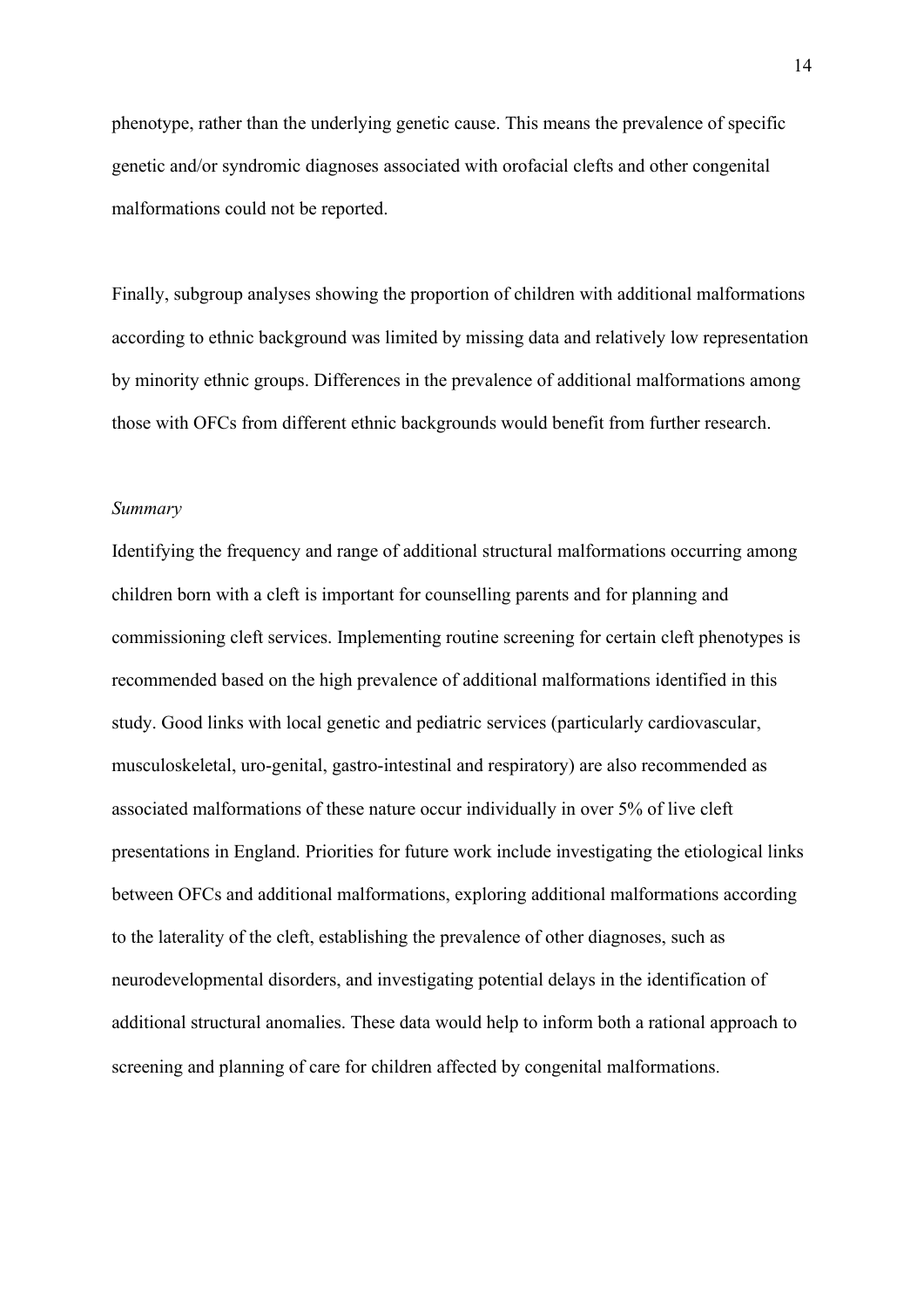### REFERENCES

Abdollahi Fakhim S, Shahidi N and Lotfi A. (2016) Prevalence of Associated Anomalies in Cleft Lip and/or Palate Patients. *Iranian journal of otorhinolaryngology* 28: 135-139.

Basha M, Demeer B, Revencu N, et al. (2018) Whole exome sequencing identifies mutations in 10% of patients with familial non-syndromic cleft lip and/or palate in genes mutated in well-known syndromes. *Journal of Medical Genetics* 55: 449-458.

Beriaghi S, Myers SL, Jensen SA, et al. (2009) Cleft lip and palate: association with other congenital malformations. *J Clin Pediatr Dent* 33: 207-210.

Calzolari E, Pierini A, Astolfi G, et al. (2007) Associated anomalies in multi-malformed infants with cleft lip and palate: An epidemiologic study of nearly 6 million births in 23 EUROCAT registries. *Am J Med Genet A* 15: 528-537.

Cao Y, Li Z, Rosenfeld JA, et al. (2016) Contribution of genomic copy-number variations in prenatal oral clefts: a multicenter cohort study. *Genetics in Medicine* 18: 1052-1055.

Fitzsimons KJ, Copley LP, Deacon SA, et al. (2013) Hospital care of children with a cleft in England. *Archives of Disease in Childhood* 98: 970-974.

Fitzsimons KJ, Copley LP, Smallridge JA, et al. (2014) Hospital admissions for dental treatment among children with cleft lip and/or palate born between 1997 and 2003: an analysis of Hospital Episode Statistics in England. *International Journal of Paediatric Dentistry* 24: 200-208.

Fitzsimons KJ, Copley LP, van der Meulen JH, et al. (2017) Grommet surgery in children with orofacial clefts in England. *The Cleft Palate-Craniofacial Journal* 54: 80-89.

Grosen D, Chevrier C, Skytthe A, et al. (2010) A cohort study of recurrence patterns among more than 54,000 relatives of oral cleft cases in Denmark: support for the multifactorial threshold model of inheritance. *Journal of Medical Genetics* 47: 162-168.

Health Research Authority. (2021) *What approvals and decisions do I need?* Available at: https:/[/www.hra.nhs.uk/approvals-amendments/what-approvals-do-i-need/.](http://www.hra.nhs.uk/approvals-amendments/what-approvals-do-i-need/)

Hospital Episode Statistics. (2010) *HES user guide*. Available at: [www.hscic.gov.uk/hes](http://www.hscic.gov.uk/hes) 

Impellizzeri A, Giannantoni I, Polimeni A, et al. (2019) Epidemiological characteristic of Orofacial clefts and its associated congenital anomalies: retrospective study. *BMC Oral Health* 19: 290.

Kasatwar A, Borle R, Bhola N, et al. (2018) Prevalence of congenital cardiac anomalies in patients with cleft lip and palate - Its implications in surgical management. *Journal of oral biology and craniofacial research* 8: 241-244.

Leslie EJ and Marazita ML. (2013) Genetics of cleft lip and cleft palate. *American Journal of Medical Genetics* 4: 246-258.

Milerad J, Larson O, Hagberg C, et al. (1997) Associated Malformations in Infants With Cleft Lip and Palate: A Prospective, Population-based Study. *Pediatrics* 100: 180-186.

Mossey P and Castilla E. (2003) Global Registry and Database on Craniofacial Anomalies: Report of a WHO Registry Meeting on Craniofacial Anomalies. Geneva: World Health Organisation.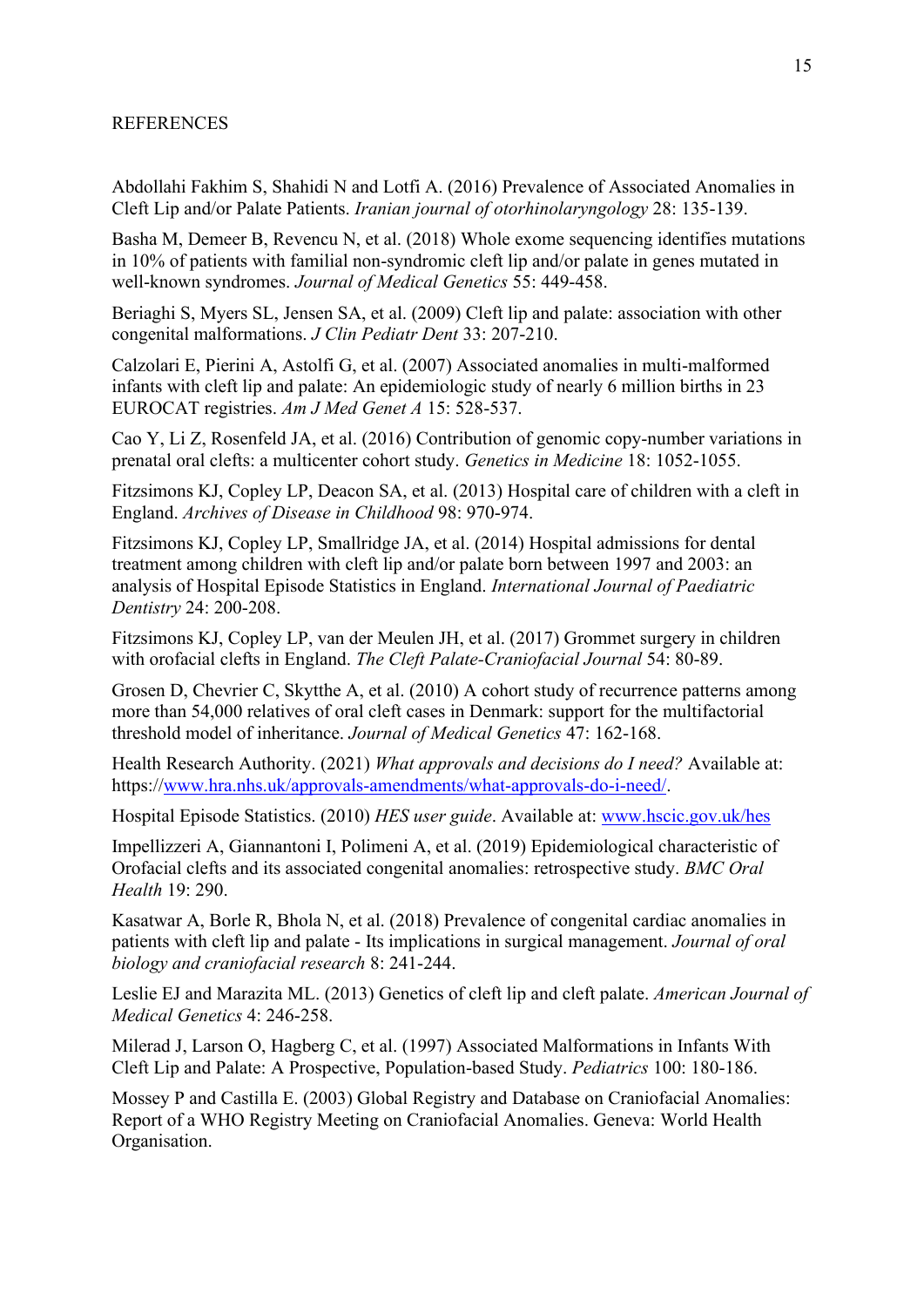Nagalo K, Ouédraogo I, Laberge J-M, et al. (2017) Congenital malformations and medical conditions associated with orofacial clefts in children in Burkina Faso. *BMC Pediatrics* 17: 72.

NHS Digital. (2016) The HES processing cycle and HES data quality.

NHS Digital. (2021) *Clinical Classifications*. Available at: https://digital.nhs.uk/services/terminology-and-classifications/clinical-classifications.

Pereira AV, Fradinho N, Carmo S, et al. (2018) Associated Malformations in Children with Orofacial Clefts in Portugal: A 31-Year Study. *Plastic and reconstructive surgery. Global open* 6: e1635-e1635.

Sárközi A, Wyszynski DF and Czeizel AE. (2005) Oral clefts with associated anomalies: findings in the Hungarian Congenital Abnormality Registry. *BMC Oral Health* 5: 1472-6831.

Sekhon PS, Ethunandan M, Markus AF, et al. (2011) Congenital Anomalies Associated with Cleft Lip and Palate—An Analysis of 1623 Consecutive Patients. *The Cleft Palate-Craniofacial Journal* 48: 371-378.

Sharp GC, Ho K, Davies A, et al. (2017) Distinct DNA methylation profiles in subtypes of orofacial cleft. *Clinical Epigenetics* 9: 63.

Sivertsen A, Wilcox AJ, Skjaerven R, et al. (2008) Familial risk of oral clefts by morphological type and severity: population based cohort study of first degree relatives. *BMJ (Clinical research ed.)* 336: 432-434.

Stoll C, Alembik Y, Dott B, et al. (2000) Associated malformations in cases with oral clefts. *Cleft Palate Craniofac J* 37: 41-47.

Vallino-Napoli LD, Riley MM and Halliday JL. (2006) An epidemiologic study of orofacial clefts with other birth defects in Victoria, Australia. *Cleft Palate Craniofac J* 43: 571-576.

Venkat Ramanan P, Balan R, Murthy J, et al. (2019) Association of other congenital anomalies in children with cleft lip and palate: a prospective hospital based observational study. *2019* 6: 4.

Venkatesh R. (2009) Syndromes and anomalies associated with cleft. *Indian journal of plastic surgery : official publication of the Association of Plastic Surgeons of India* 42 Suppl: S51-S55.

Wright CF, Fitzgerald TW, Jones WD, et al. (2015) Genetic diagnosis of developmental disorders in the DDD study: a scalable analysis of genome-wide research data. *The Lancet* 385: 1305-1314.

Zhou Q-j, Shi B, Shi Z-d, et al. (2006) Survey of the patients with cleft lip and palate in China who were funded for surgery by the Smile Train Program from 2000 to 2002. *Chinese Medical Journal* 119.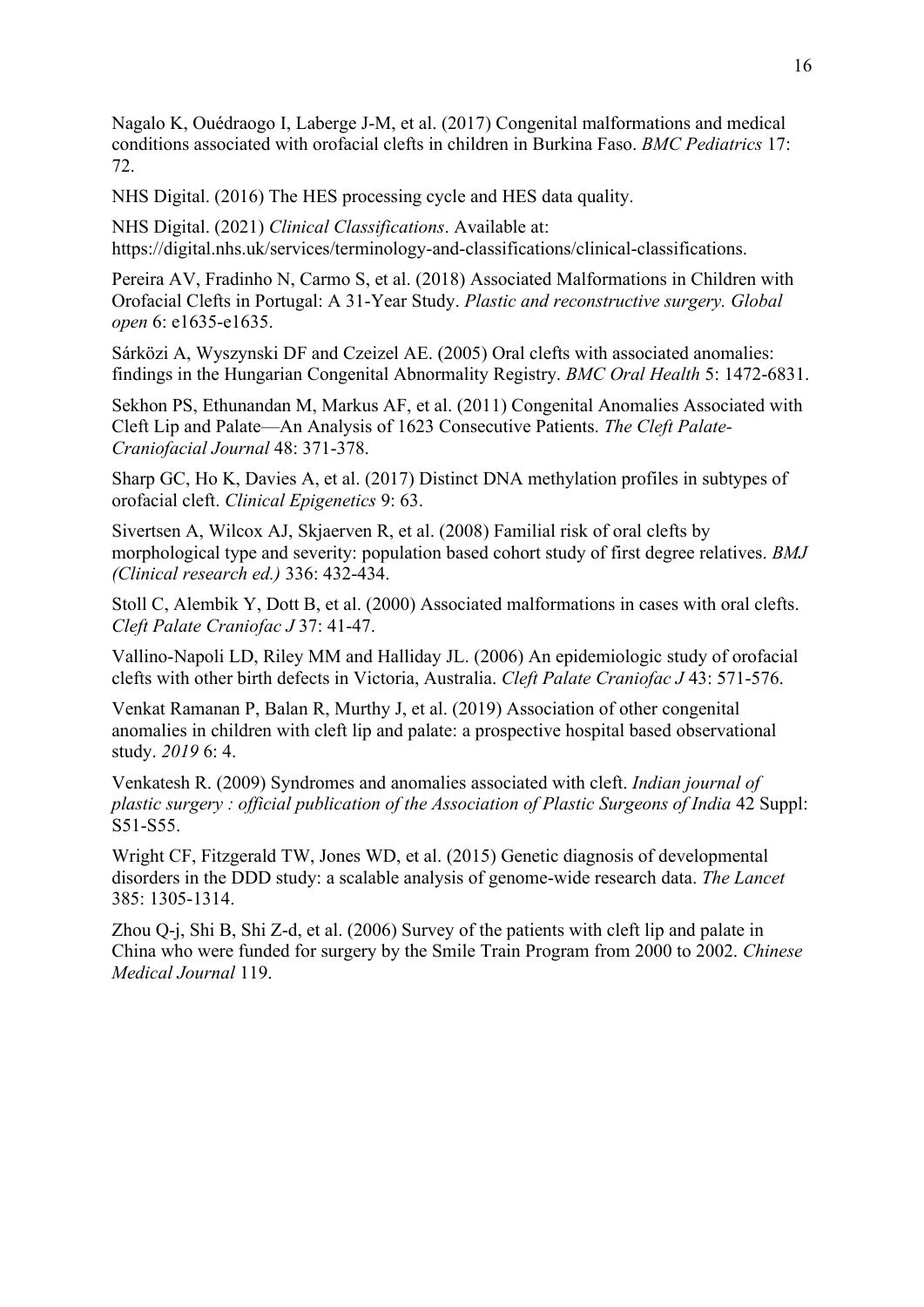|                                 |       | Children with additional |             |               |
|---------------------------------|-------|--------------------------|-------------|---------------|
|                                 |       | Full study cohort        |             | malformations |
| Characteristic                  | N     | $(\%)$                   | $\mathbf n$ | $(\%)$        |
| Full study cohort               | 9,403 | (100.0)                  | 3,653       | (38.8)        |
| Type of cleft                   |       |                          |             |               |
| Cleft lip                       | 2,114 | (22.5)                   | 470         | (22.2)        |
| Cleft palate                    | 4,509 | (48.0)                   | 2,388       | (53.0)        |
| Unilateral cleft lip and palate | 1,896 | (20.2)                   | 499         | (26.3)        |
| Bilateral cleft lip and palate  | 884   | (9.4)                    | 296         | (33.5)        |
| <b>Sex</b>                      |       |                          |             |               |
| Female                          | 4,149 | (44.1)                   | 1,672       | (40.3)        |
| Male                            | 5,254 | (55.9)                   | 1,981       | (37.7)        |
| Ethnicity                       |       |                          |             |               |
| White                           | 6,264 | (84.9)                   | 2,417       | (38.6)        |
| Mixed                           | 189   | (2.6)                    | 101         | (53.4)        |
| Asian                           | 621   | (8.4)                    | 292         | (47.0)        |
| <b>Black</b>                    | 128   | (1.7)                    | 47          | (36.7)        |
| Other                           | 176   | (2.4)                    | 65          | (36.9)        |
| Unknown                         | 2,025 | $\overline{a}$           | 731         | (36.1)        |

Table 1. Characteristics of the children included in the analyses and the number and percentage of those with additional malformations, according to those characteristics

Table 2. Number and percentage of children born with a cleft who have additional congenital malformations, according to laterality of the cleft lip

|               |       | All children with unilateral |            |                                   |                   |                       |         |
|---------------|-------|------------------------------|------------|-----------------------------------|-------------------|-----------------------|---------|
|               |       | cleft lip                    |            | Left-sided cleft                  | Right-sided cleft |                       |         |
|               |       | Congenital                   | Congenital |                                   |                   | Congenital            |         |
|               | Total | malformations present        |            | Total malformations present Total |                   | malformations present |         |
| Cleft type    | N     | $n \frac{9}{6}$              | N          | $n \frac{9}{6}$                   | N                 | $n \frac{9}{6}$       | p value |
| $CL+/A$ 1,904 |       | 415 (21.8)                   | 1.227      | 266 (21.7)                        | 677               | 149 (22.0)            | 0.87    |
| <b>UCLP</b>   | 1,881 | (26.3)<br>493                | 1,179      | (23.0)<br>271                     | 702               | 222 -<br>(31.6)       | < 0.001 |

P value for difference in proportion of children with additional congenital malformations between left- and right-sided unilateral cleft lip. Note, 192/2114 children with CL+/-A had bilateral cleft lip. 18/2,114 children with CL+/-A and 15/1,896 children with UCLP were missing laterality information.

Table 3. Number and percentage of children born with a cleft who have additional congenital malformations, according to cleft type and sex

|               | All children |              |                       |       | Males                             |                  |            | Females     |                       |         |
|---------------|--------------|--------------|-----------------------|-------|-----------------------------------|------------------|------------|-------------|-----------------------|---------|
|               |              |              | Congenital            |       |                                   | Congenital       | Congenital |             |                       |         |
|               | Total        |              | malformations present |       | Total malformations present Total |                  |            |             | malformations present |         |
| Cleft type    | N            | $\mathsf{n}$ | $\%$                  | N     |                                   | $n \frac{9}{6}$  | N          | $\mathbf n$ | $\frac{0}{0}$         | p value |
| $CL+/A$ 2,114 |              |              | 470 (22.2)            | 1,328 |                                   | 304 (22.9)       | 786        |             | 166 (21.1)            | 0.344   |
| CP            | 4,509        |              | 2,388 (53.0)          | 2,033 |                                   | $1,139$ $(56.0)$ | 2,476      |             | 1,249 (50.4)          | < 0.001 |
| <b>UCLP</b>   | 1,896        | 499          | (26.3)                | 1,283 |                                   | 337 (26.3)       | 613        |             | 162 (26.4)            | 0.941   |
| <b>BCLP</b>   | 884          |              | 296 (33.5)            | 610   |                                   | 201 (33.0)       | 274        |             | 95 (34.7)             | 0.616   |
| Total         | 9,403        |              | $3,653$ $(38.8)$      | 5,254 | 1,981                             | (37.7)           | 4.149      |             | $1,672$ $(40.3)$      | 0.01    |

P value for difference in proportion of children with additional congenital malformations between the sexes.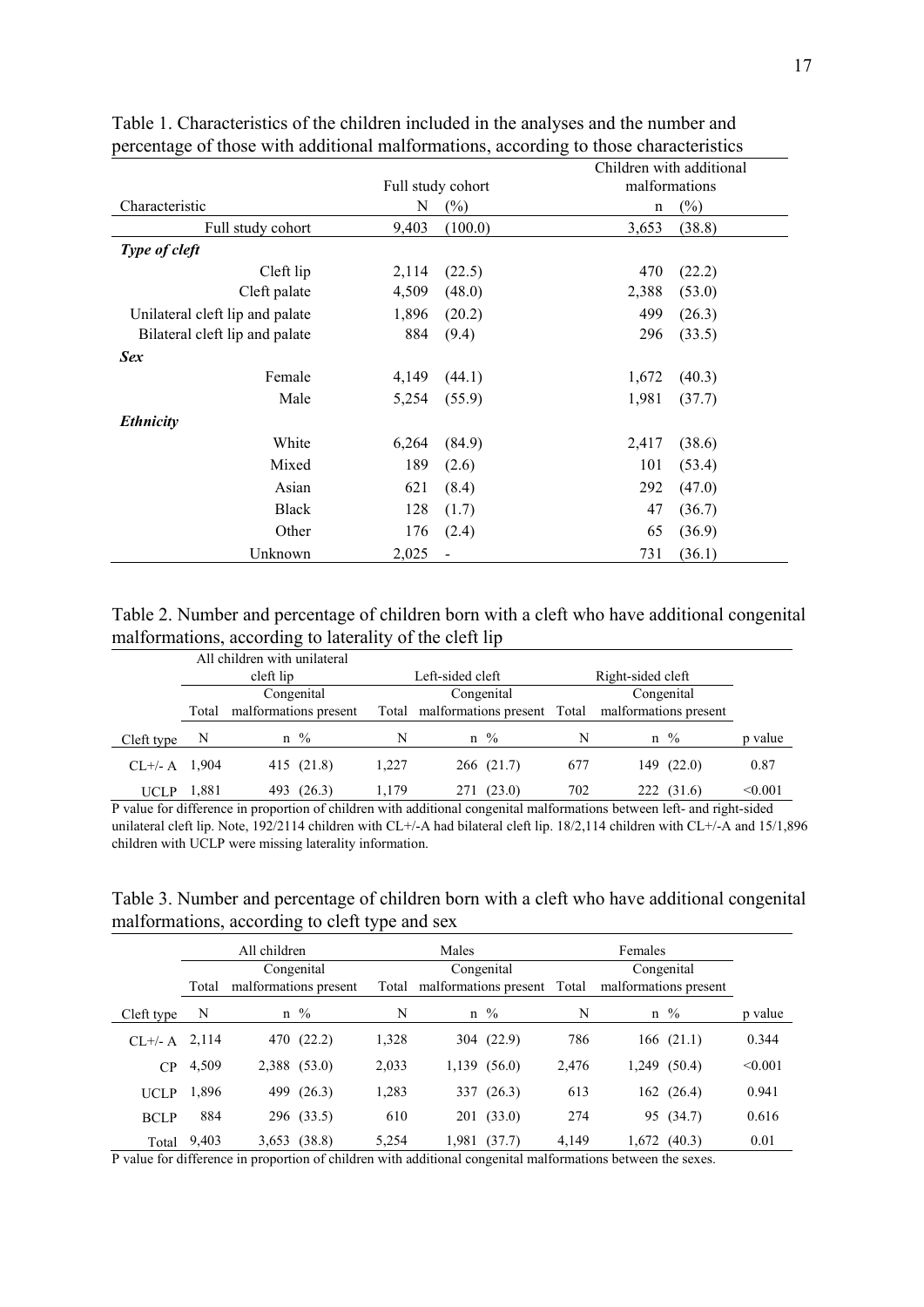|                             | Table 4. Number and percentage of children born with a cleft who have additional congenital malformations, according to the type of |  |  |  |
|-----------------------------|-------------------------------------------------------------------------------------------------------------------------------------|--|--|--|
| malformation and cleft type |                                                                                                                                     |  |  |  |

|                   |                                                                         | $CL+/A$<br>$N=2,114$ | CP<br>$N=4,509$ | <b>UCLP</b><br>N=1,896 | <b>BCLP</b><br>$N = 884$ | Total<br>$N=9,403$ |         |
|-------------------|-------------------------------------------------------------------------|----------------------|-----------------|------------------------|--------------------------|--------------------|---------|
| $ICD-10$<br>codes | Description/system                                                      | $n \ (\%)$           | $n \ (\%)$      | $n \ (\%)$             | $n \ (\%)$               | $n \ (\%)$         | p value |
| $Q00-Q07$         | Congenital malformations of the nervous system                          | 20(0.9)              | 250(5.5)        | 33 $(1.7)$             | 32(3.6)                  | 335 $(3.6)$        | < 0.001 |
| $Q10-Q18$         | Congenital malformations of eye, ear, face and neck                     | 50 $(2.4)$           | 333 (7.4)       | 64 (3.4)               | 67 (7.6)                 | 514 (5.5)          | < 0.001 |
| $Q20-Q28$         | Congenital malformations of the circulatory system                      | 82 (3.9)             | 648 (14.4)      | 139(7.3)               | 87(9.8)                  | 956 (10.2)         | < 0.001 |
| $Q30-Q34$         | Congenital malformations of the respiratory system                      | 112(5.3)             | 238(5.3)        | 97 (5.1)               | 40 $(4.5)$               | 487 (5.2)          | 0.816   |
| Q38-Q45           | Other congenital malformations of the digestive system                  | 92 (4.4)             | 496 (11.0)      | 120(6.3)               | 68 (7.7)                 | 776 (8.3)          | < 0.001 |
| Q50-Q56           | Congenital malformations of the genital organs                          | 84 (4.0)             | 249 (5.5)       | 86 (4.5)               | 61(6.9)                  | 480 $(5.1)$        | 0.002   |
| Q60-Q64           | Congenital malformations of the urinary system                          | 28(1.3)              | 141(3.1)        | 28(1.5)                | 28(3.2)                  | 225(2.4)           | < 0.001 |
| Q65-Q79           | Congenital malformations and deformations of the musculoskeletal system | 126(6.0)             | 653 (14.5)      | 112(5.9)               | 99 (11.2)                | 990 (10.5)         | < 0.001 |
| Q80-Q89           | Other congenital malformations                                          | 61(2.9)              | 1,482 (32.9)    | 74 (3.9)               | 74 (8.4)                 | $1,691$ $(18.0)$   | < 0.001 |
| $Q90-Q99$         | Chromosomal abnormalities, not elsewhere classified                     | 25(1.2)              | 294(6.5)        | 33 $(1.7)$             | 32(3.6)                  | 384 $(4.1)$        | < 0.001 |
|                   | At least one congenital malformation in addition to a cleft             | (22.2)<br>470        | 2,388 (53.0)    | 499<br>(26.3)          | 296 (33.5)               | $3,653$ $(38.8)$   | < 0.001 |

ICD-10, International Classification of Diseases – 10<sup>th</sup> Edition; P value for difference in proportion of children with additional congenital malformations between cleft types.

Table 5. Number of body systems affected by additional congenital malformations, according to cleft type

| Number of systems                       | $CL+/A$<br>$N=2,114$ |               |       | CР<br>$N=4,509$ |       | UCLP<br>$N=1,896$ |     | <b>BCLP</b><br>$N = 884$ |       | Total<br>$N=9,403$ |
|-----------------------------------------|----------------------|---------------|-------|-----------------|-------|-------------------|-----|--------------------------|-------|--------------------|
| affected by additional<br>malformations | n                    | $\frac{1}{2}$ | n     | $\frac{1}{2}$   | n     | $\frac{1}{2}$     | n   | $\frac{1}{2}$            |       | $\frac{1}{2}$      |
| 0                                       | 1.650                | (78.1)        | 2,159 | (47.9)          | 1,402 | (73.9)            | 593 | (67.1)                   | 5.804 | (61.7)             |
|                                         | 356                  | (16.8)        | 614   | (13.6)          | 344   | (18.1)            | 161 | (18.2)                   | 1.475 | (15.7)             |
| >2                                      | 108                  | (5.1)         | 1,736 | (38.5)          | 150   | (7.9)             | 130 | (14.7)                   | 2,124 | (22.6)             |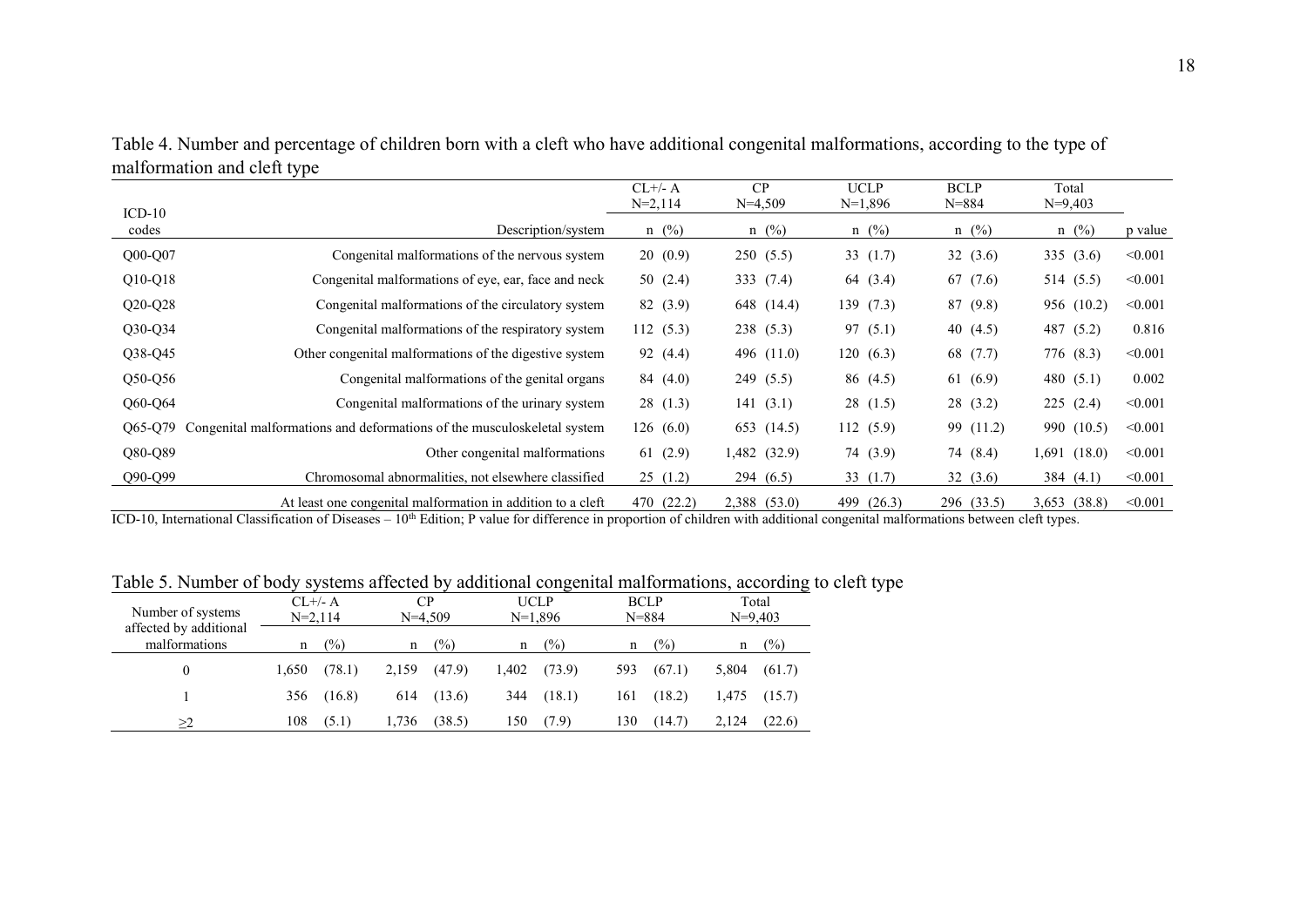| $ICD-10$                           |                                                                          | $N=9,403$           |
|------------------------------------|--------------------------------------------------------------------------|---------------------|
| code                               | Description                                                              | $n \ (\%)$          |
|                                    | Congenital malformations of the nervous system                           | 335(3.6)            |
| Q <sub>00</sub>                    | Anencephaly and similar malformations                                    | 2(0.0)              |
| Q <sub>01</sub>                    | Encephalocele<br>Microcephaly                                            | 5(0.1)              |
| Q <sub>02</sub>                    |                                                                          | 142(1.5)            |
| Q <sub>03</sub><br>Q <sub>04</sub> | Congenital hydrocephalus<br>Other congenital malformations of brain      | 54 (0.6)            |
|                                    | Spina bifida                                                             | 152(1.6)<br>15(0.2) |
| Q <sub>05</sub>                    | Other congenital malformations of spinal cord                            | 17(0.2)             |
| Q <sub>06</sub><br>Q07             | Other congenital malformations of nervous system                         | 30(0.3)             |
|                                    | Congenital malformations of eye, ear, face and neck                      | 514(5.5)            |
| Q10                                | Congenital ptosis                                                        | 96(1.0)             |
| Q11                                | Anophthalmos, microphthalmos and macrophthalmos                          | 44 $(0.5)$          |
| Q12                                | Congenital lens malformations                                            | 30(0.3)             |
| Q13                                | Congenital malformations of anterior segment of eye                      | 71(0.8)             |
| Q14                                | Congenital malformations of posterior segment of eye                     | 71(0.8)             |
| Q15                                | Other congenital malformations of eye                                    | 29(0.3)             |
| Q <sub>16</sub>                    | Congenital malformations of ear causing impairment of hearing            | 43 $(0.5)$          |
| Q17                                | Other congenital malformations of ear                                    | 161(1.7)            |
| Q18                                | Other congenital malformations of face and neck                          | 156(1.7)            |
|                                    | Congenital malformations of the circulatory system                       | 956 (10.2)          |
| Q20                                | Congenital malformations of cardiac chambers and connections             | 67(0.7)             |
| Q21                                | Congenital malformations of cardiac septa                                | 714 (7.6)           |
| Q22                                | Congenital malformations of pulmonary and tricuspid valves               | 93 (1.0)            |
| Q23                                | Congenital malformations of aortic and mitral valves                     | 78 (0.8)            |
| Q24                                | Other congenital malformations of heart                                  | 143(1.5)            |
| Q25                                | Congenital malformations of great arteries                               | 491 (5.2)           |
| Q26                                | Congenital malformations of great veins                                  | 35(0.4)             |
| Q27                                | Other congenital malformations of peripheral vascular system             | 33 $(0.4)$          |
| Q28                                | Other congenital malformations of circulatory system                     | 5(0.1)              |
|                                    | Congenital malformations of the respiratory system                       | 487 (5.2)           |
| Q30                                | Congenital malformations of nose                                         | 239(2.5)            |
| Q31                                | Congenital malformations of larynx                                       | 182 (1.9)           |
| Q <sub>32</sub>                    | Congenital malformations of trachea and bronchus                         | 87(0.9)             |
| Q33                                | Congenital malformations of lung                                         | 33 $(0.4)$          |
| Q34                                | Other congenital malformations of respiratory system                     | 22 (0.2)            |
|                                    | Other congenital malformations of the digestive system                   | 776 (8.3)           |
| Q38                                | Other congenital malformations of tongue, mouth and pharynx              | 575 (6.1)           |
| Q39                                | Congenital malformations of oesophagus                                   | 48 $(0.5)$          |
| Q40                                | Other congenital malformations of upper alimentary tract                 | 40(0.4)             |
| Q <sub>41</sub>                    | Congenital absence, atresia and stenosis of small intestine              | 20(0.2)             |
| Q42                                | Congenital absence, atresia and stenosis of large intestine              | 27(0.3)             |
| Q43                                | Other congenital malformations of intestine                              | 102(1.1)            |
| Q44                                | Congenital malformations of gallbladder, bile ducts and liver            | 10(0.1)             |
| Q <sub>45</sub>                    | Other congenital malformations of digestive system                       | 1(0.0)              |
|                                    | Congenital malformations of the genital organs                           | 480(5.1)            |
| Q50                                | Congenital malformations of ovaries, fallopian tubes and broad ligaments | 0(0.0)              |
| Q51                                | Congenital malformations of uterus and cervix                            | 4(0.0)              |
| Q52                                | Other congenital malformations of female genitalia                       | 20(0.2)             |
| Q <sub>53</sub>                    | Undescended testicle                                                     | 289 (3.1)           |
| Q54                                | Hypospadias                                                              | 126(1.3)            |
| Q <sub>55</sub>                    | Other congenital malformations of male genital organs                    | 120(1.3)            |
| Q <sub>56</sub>                    | Indeterminate sex and pseudohermaphroditism                              | 14(0.1)             |

Appendix 1: Diagnostic codes used to identify congenital malformations, and the number (%) of children in the cleft cohort with these codes in their Hospital Episode Statistics history